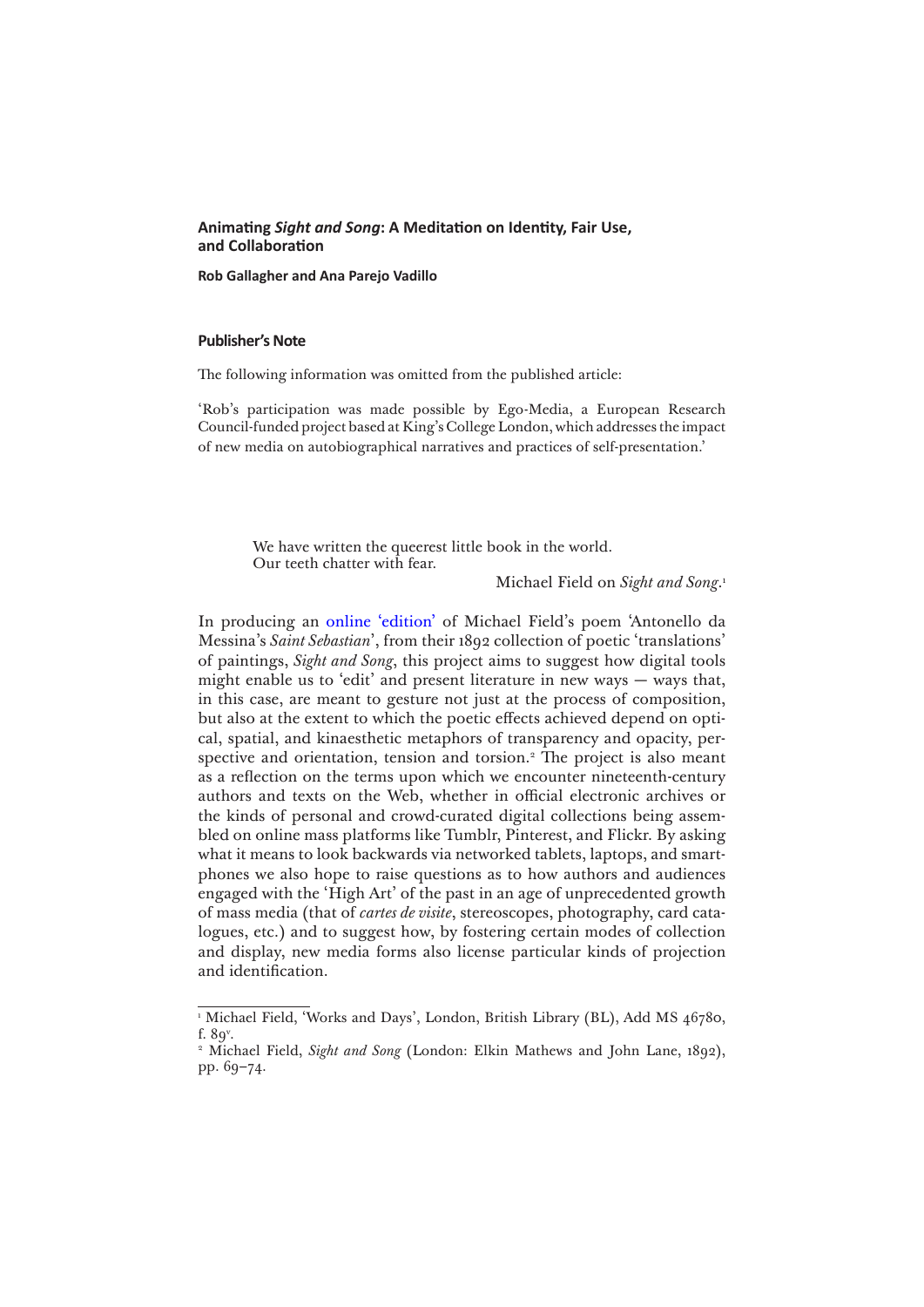Michael Field's *Sight and Song* originated in a series of embodied visual encounters with Art. Katharine Bradley and her niece and lover Edith Cooper (the poets behind the male pseudonym 'Michael Field') first experienced the 'sights', visiting and studying paintings on-site. They would later transform those kinaesthetic sensations into 'songs', into poems. Since the collection was published without any illustrations, nineteenthcentury readers only experienced the visuality of the *text*, not the artworks the poems engaged with, even though the book was directed towards a connoisseur readership expected to know most of the paintings. Indeed, their chosen titles for the poems simulate bibliographical citations of the kind one may find on a picture frame in a museum. They included the title of the painting, with the name of the painter inscribed underneath, followed by its provenance, inviting the reader to imagine the painting exhibited on the white wall of the page above the poem (*Fig. 1*). Michael Field's contemporaries, however, may or may not have known the paintings the poems referred to. The authors certainly never considered the possibility of publishing an illustrated book, because their work was based on the primacy of poetry, their chosen medium. And yet the key question they would always ask of these poems, as their preface shows, was whether they had been able to capture, to render these pictures in their songs.

Though selections of poems from *Sight and Song* have been frequently anthologized, only *once* has the book been republished in full since 1892: in a joint 1993 facsimile edition with another of Michael Field's books of poems, *Underneath the Bough* (1893).3 A rare, precious book, of which only 400 copies were printed, and currently only available as a physical book in specialist libraries or in private collections, the book is today read mostly on the Internet.4 Inevitably, the Web has transformed any reading of *Sight and Song*. We now read the words and the artworks as two-dimensional hyperobjects in the transparency of our liquid-crystal screens. We read replicas of *Sight and Song* either in digital format or coded (as with the 2015 platform [The](http://michaelfield.dickinson.edu)  [Poems of Michael Field](http://michaelfield.dickinson.edu)). As we read, we are free to open another window or tab and call up an image of the painting described via a search engine. What kind of ontological and hermeneutical existence do Michael Field's poems have today? How does the three-dimensionality of the poem-in-thebook translate into a two-dimensional model that can be played with at wish — and morphed with its original sighting? How do our eyes do the

<sup>3</sup> Michael Field, *Sight and Song* (1892) with *Underneath the Bough* (1893) (Oxford: Woodstock Books, 1993).

<sup>4</sup> *Sight and Song* can be accessed in electronic form, for example, in ProQuest Literature Online, via subscription. Most readers, however, read it for free either on the *Internet Archive* <<https://archive.org/details/sightandsong00fielgoog>> or *HathiTrust* <<http://babel.hathitrust.org/cgi/pt?id=hvd.32044011334398;view=1up;seq=9>> [accessed 17 November 2015], both offering a digitized version in colour of the same copy held at Harvard University.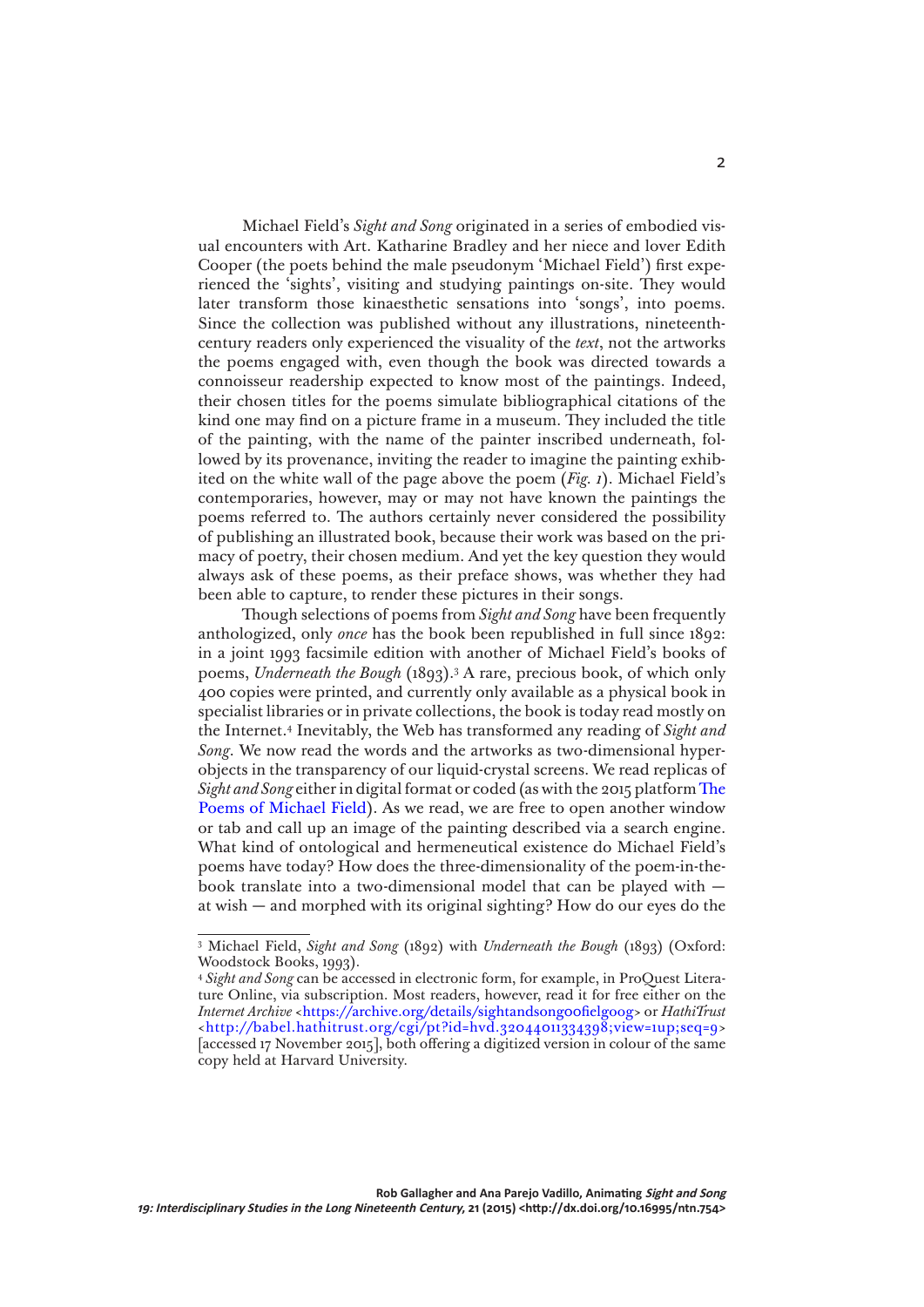

*Fig. 1:* Michael Field's 'Antonello da Messina's *Saint Sebastian*'. Private Collection. By kind permission of the owner.

work of these poems now that they have been reframed by digital interfaces? How, for example, do our eyes caress the body of a Saint Sebastian now bound to the screen?

Rob Gallagher has argued that digital practices of 'reframing' are opening up new 'means of making space signify, of posing questions about nostalgia, fantasy, technology and perception'.5 What follows addresses how these technologies might inform our engagement with Michael Field's *Sight and Song*, understood here as at once a text, an aesthetic project, and, in Ana Parejo Vadillo's terms, 'a manifesto for the observer'.6 To this end our hypertext edition of the Sebastian poem presents images of journal entries and pages from a first edition of *Sight and Song* alongside a series of GIF animations. The GIF (Graphics Interchange Format) was originally developed by Compuserve in the late 1980s as a universal software standard for exchanging images online. As engineers iterated on the format, they

<sup>5</sup> Rob Gallagher, 'The Metaphorics of Virtual Depth', *Alluvium*, 2.6 (2013), n. p. [<http://www.alluvium-journal.org/2013/12/04/the-metaphorics-of-virtual-depth/](http://www.alluvium-journal.org/2013/12/04/the-metaphorics-of-virtual-depth/)> [accessed 17 November 2015].

<sup>6</sup> Ana I. Parejo Vadillo, '*Sight and Song*: Transparent Translations and a Manifesto for the Observer', *Victorian Poetry*, 38 (2000), 15–34.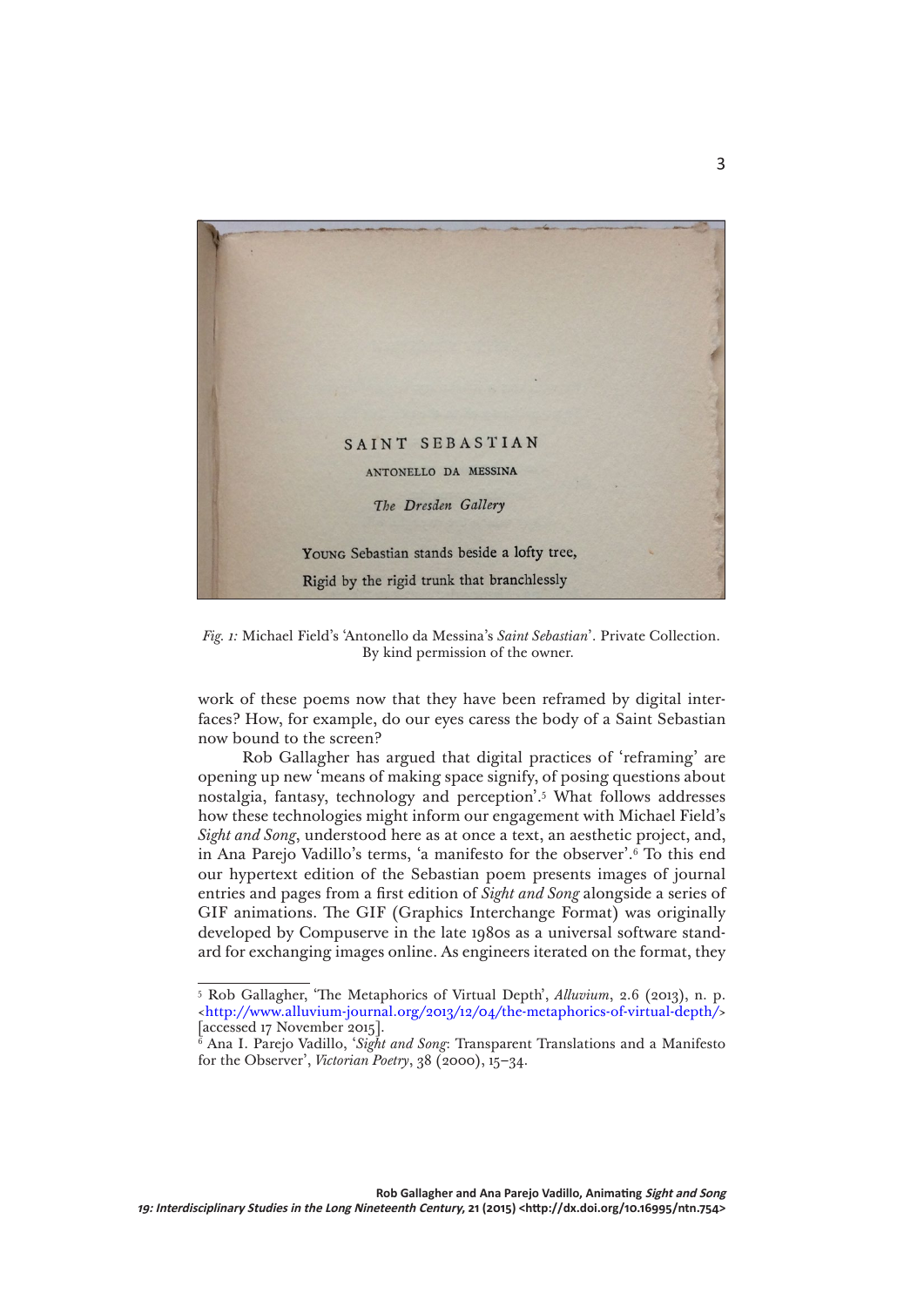discovered that the nature of the encoding techniques used to compress images allowed for the creation of short looping animations.7 A staple of the early Internet (where bandwidth was at a premium, making video files impractical), animated GIFs were lent a new lease of life with the emergence of blogs and social networks, proliferating across MySpace, WordPress, Twitter, and Tumblr. Particularly prevalent today are so-called 'reaction' or 'reply' GIFs, whereby instead of responding to a post or comment with a written statement of their own, users post a loop. If they think a comment is admirable, they might respond with a GIF of Orson Welles's Kane defiantly clapping; if they think it is inane, they might opt instead for one of Nicki Minaj derisively rolling her eyes from the *American Idol* judge's chair. On the title page of the Sebastian site, the GIF format imbues Michael Field with the 'gift' of sight. Their portrait blinks back at us and, for the first time, we actually see their eyes looking. It feels uncanny. Familiar, unfamiliar, and, for once, we feel them physically close to us.

By using the GIF format, the project aims to draw parallels between Michael Field's use of *Saint Sebastian* and web users' deployment of GIFs as affective shorthand.<sup>8</sup> The animations align the operations Michael Field perform on the paintings they 'translate' with the ways that software allows us to act on images today — from dragging JPEG files off the Web and onto our desktops to the kinds of zooming, cropping, tinting, reorientation, and montage made possible by Photoshop or iPhoto. Through these GIFs, Bradley and Cooper's poetic gestures are themselves translated into the visual/procedural realm of digital imagery: the 'reversed' column lying at Sebastian's feet — which, in the poem, is invested with associations of castration and 'inversion' ('At his feet a mighty pillar lies reversed; | So the virtue of his sex is shattered, cursed')  $-$  is digitally flipped using Photoshop's select and rotate tools; text is layered over images (and vice versa) as a reference to what Marion Thain describes as the poets' ambition for 'the painting to be present through the very poem that inevitably obscures it'.9 The poem's juxtaposition of taut and tormented olive flesh with cool blue expanses of beyond, meanwhile, is brought to the fore by altering the balance of the image file's RGB values, so that those blues become still bluer, intensifying thus the feeling the poem expresses. These animations are then placed alongside, over, and under pages from Michael

<sup>7</sup> Jason Eppink, 'A Brief History of the GIF (So Far)', *Journal of Visual Culture*, 13  $(2014), 298 - 306.$ 

<sup>8</sup> For more on the GIF's 'potential for affect', see James Ash, 'Sensation, Networks, and the GIF: Toward an Allotropic Account of Affect', in *Networked Affect*, ed. by Ken Hillis, Susanna Paasonen, and Michael Petit (Cambridge, MA: MIT Press, 2015), pp. 119–33 (p. 120).

<sup>9</sup> Marion Thain, *'Michael Field': Poetry, Aestheticism and the Fin de Siècle*, Cambridge Studies in Nineteenth-Century Literature and Culture, 58 (Cambridge: Cambridge University Press, 2007), p. 71.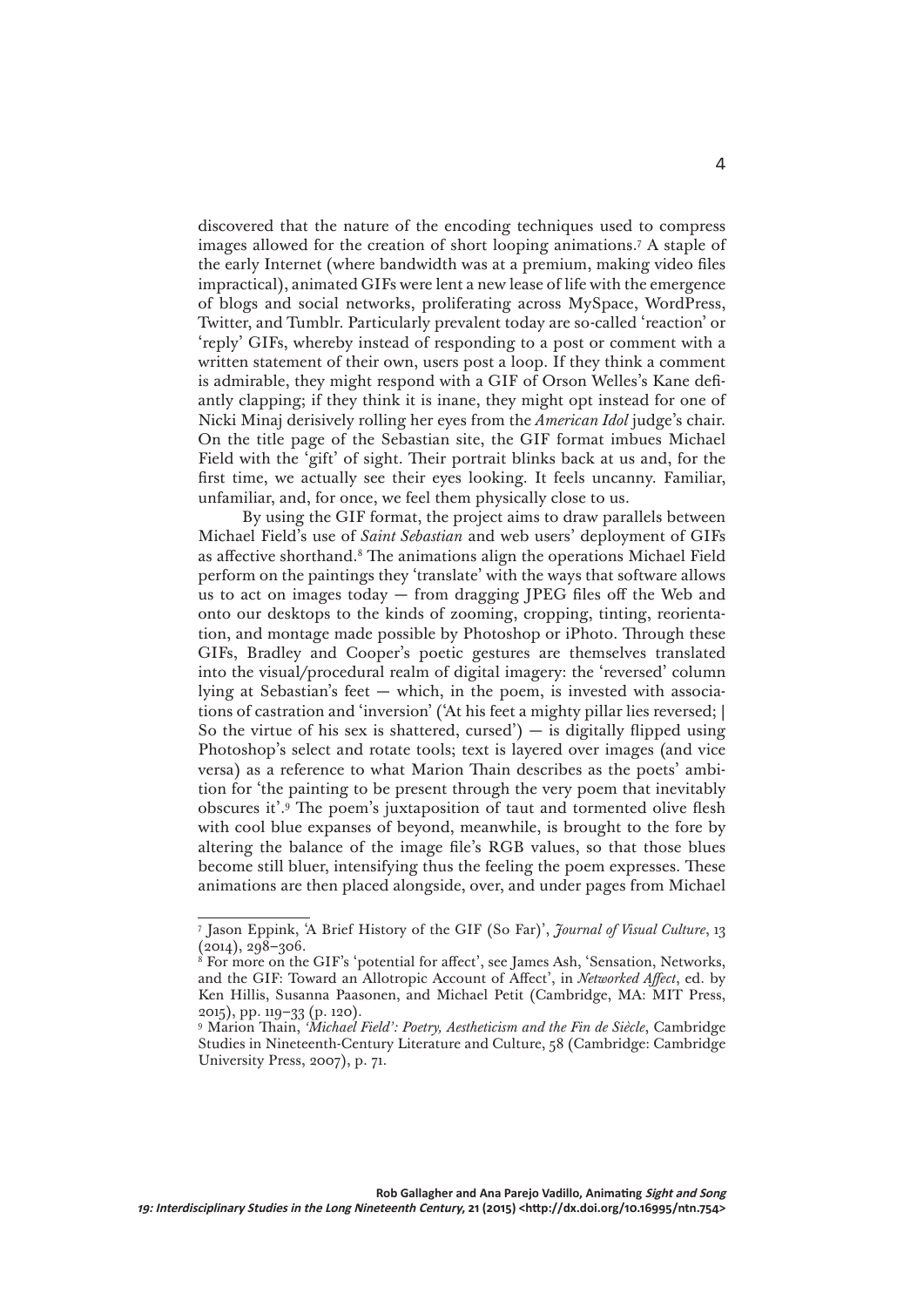Field's diaries, 'Works and Days', where they related their experience of the paintings. This is done using NewHive, a platform for creating and sharing multimedia collages which also boasts a 'remix' feature, so that others can add to, annotate, or rework the online imagetext, making comments, additions, cuts, or revisions.

That Michael Field's poetry lends itself to this environment is a testament to the very philosophy of their visual poetics and the reason why this particular book speaks so fruitfully to web users and digital humanists alike. One of the book's epigraphs, taken from Keats's 'Ode to Psyche', was 'I see and sing, by my own eyes inspired'. Even more to the point, in a letter to their friend, the art critic Mary Costelloe, dated 2 February 1892 — just as they were finishing and writing the preface to *Sight and Song —* in trying to give writing tips to Costelloe, Bradley laid out Michael Field's methodology and revealed the participative and synaesthetic quality of their poetry. She advises Costelloe to 'Write & write — always from life — I mean before the picture  $-$  then go home  $\&$  transfuse into art'. Bradley also gives away Michael Field's approach to art as a phenomenological experience that has no end and can be entrusted, handed over to others:

> At present I feel at the end of one of your studies you leave off thankful it is over. *This must not be*. The impression must be that you are brimful of your subject (as you are) but that you leave your student to look & think for himself, having taught him the use of his eyes.<sup>10</sup>

These are the concepts that the NewHive edition of the poem, as an experiment in practice, plays with. This article, meanwhile, begins to raise some of the issues that are emerging out of experiments such as this one.<sup>11</sup>

One of the most arresting qualities of *Sight and Song* — and one of the things that makes it particularly relevant today  $-$  is its concern with the terms upon which the cultural resources of the past can be put to work in the present. It makes the diachronic ubiquitous. Since its publication the book has received strong criticism precisely because of that (W. B. Yeats's 1892 review is a good example: he criticized Michael Field for studying pictures instead of producing 'proper' poetry).<sup>12</sup> Where Yeats's objections to the volume were primarily aesthetic, the questions *Sight and Song* pose as to the terms on which we access and reimagine cultural works

<sup>&</sup>lt;sup>10</sup> Michael Field, the Poet: Published and Manuscript Materials, ed. by Marion Thain and Ana Parejo Vadillo (Peterborough, ON: Broadview Press, 2009), p. 328.

<sup>&</sup>lt;sup>11</sup> See, in particular, Alan Liu's call for cultural criticism in the digital humanities, 'Where is Cultural Criticism in the Digital Humanities?', in *Debates in the Digital Humanities*, ed. by Matthew K. Gold (Minneapolis: University of Minnesota Press, 2012), pp. 490–509.

<sup>12</sup> W. B. Yeats, Review of *Sight and Song*, *Bookman*, July 1892, pp. 116–17.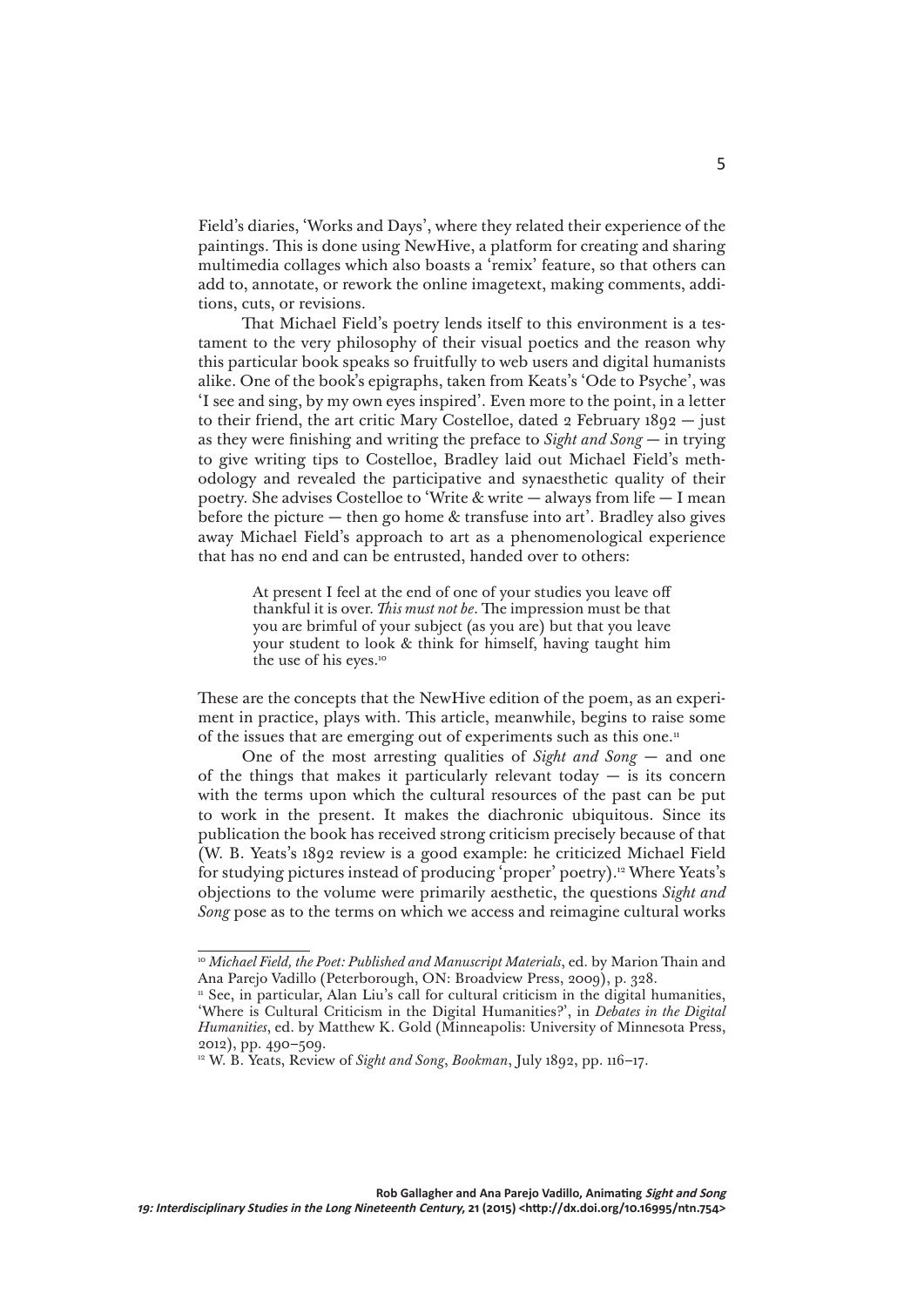have important political, geographical, and legal dimensions too. Thus, while one no longer has to travel to Dresden to see Antonello da Messina's *Saint Sebastian*, which is now accessible in a few keystrokes (though in a mediated fashion; these are electronic reproductions of the original) and while the painting itself is no longer covered by copyright, many of the photographs of it available online remain protected (at least in the UK, which has comparatively stringent intellectual property laws). While the Google Art Project (which has, in partnership with numerous galleries and museums, made ultra-high definition reproductions of artworks available to web users, enabling them to see details it would be difficult to perceive in a gallery with the naked eye) holds an image of the da Messina *Sebastian*, for example, Google's terms and conditions do not allow for that image to be downloaded and manipulated, disqualifying this digital object for use in the current project. Fortunately, there are alternatives: in 2005 the Yorck Project bequeathed the Wikimedia Commons images and metadata from their DVD *10,000 Masterpieces of Painting* under a GNU Free Documentation Licence, intended 'to assure everyone the effective freedom to copy and redistribute [these materials], with or without modifying [them], either commercially or non-commercially'.13 Compared to the Google Art Project image of da Messina's *Sebastian*, the images from the Yorck DVD are far less vivid and detailed — but, legally speaking, they are also far more flexible.

Such trade-offs suggest how technology, legislation, and education (to suggest just a few factors) continue to shape access to what Lillian Faderman calls 'a usable past' for subjects in the present.14 Even when one abides by copyright law, there are other, more nebulous criteria by which a sampling, citation, appropriation, or 'translation' might be judged 'fair' or 'unfair': there is nothing to say that a perfectly legal use of a text or image will not be inelegant, anachronistic, misrepresentative, hagiographic, iconoclastic, offensive, or (to use a key term in UK queer aesthetics) naff, after all. (See, for example, da Messina's *Saint Sebastian* as a Calvin Klein ad on [Pinterest](http://www.pinterest.com/pin/422986589971988641/).) In this article, then, we want to use Michael Field's animation of da Messina's *Saint Sebastian* to think more deeply about what an expanded conception of 'fair' use might mean when it comes to the images, texts, archives, communications networks, and software applications through which we encounter  $-$  and reimagine  $-$  the queer past.

#### **Michael Field's Saint Sebastian**

<sup>&</sup>lt;sup>13</sup> Free Software Foundation, 'GNU Free Documentation License', n. p. <[http://](http://www.gnu.org/licenses/fdl.html) [www.gnu.org/licenses/fdl.html>](http://www.gnu.org/licenses/fdl.html) [accessed 17 November 2015].

<sup>14</sup> Lillian Faderman, 'A Usable Past?', in *The Lesbian Premodern*, ed. by Noreen Giffney, Michelle M. Sauer, and Diane Watt (New York: Palgrave Macmillan, 2011), pp. 171–78 (p. 173).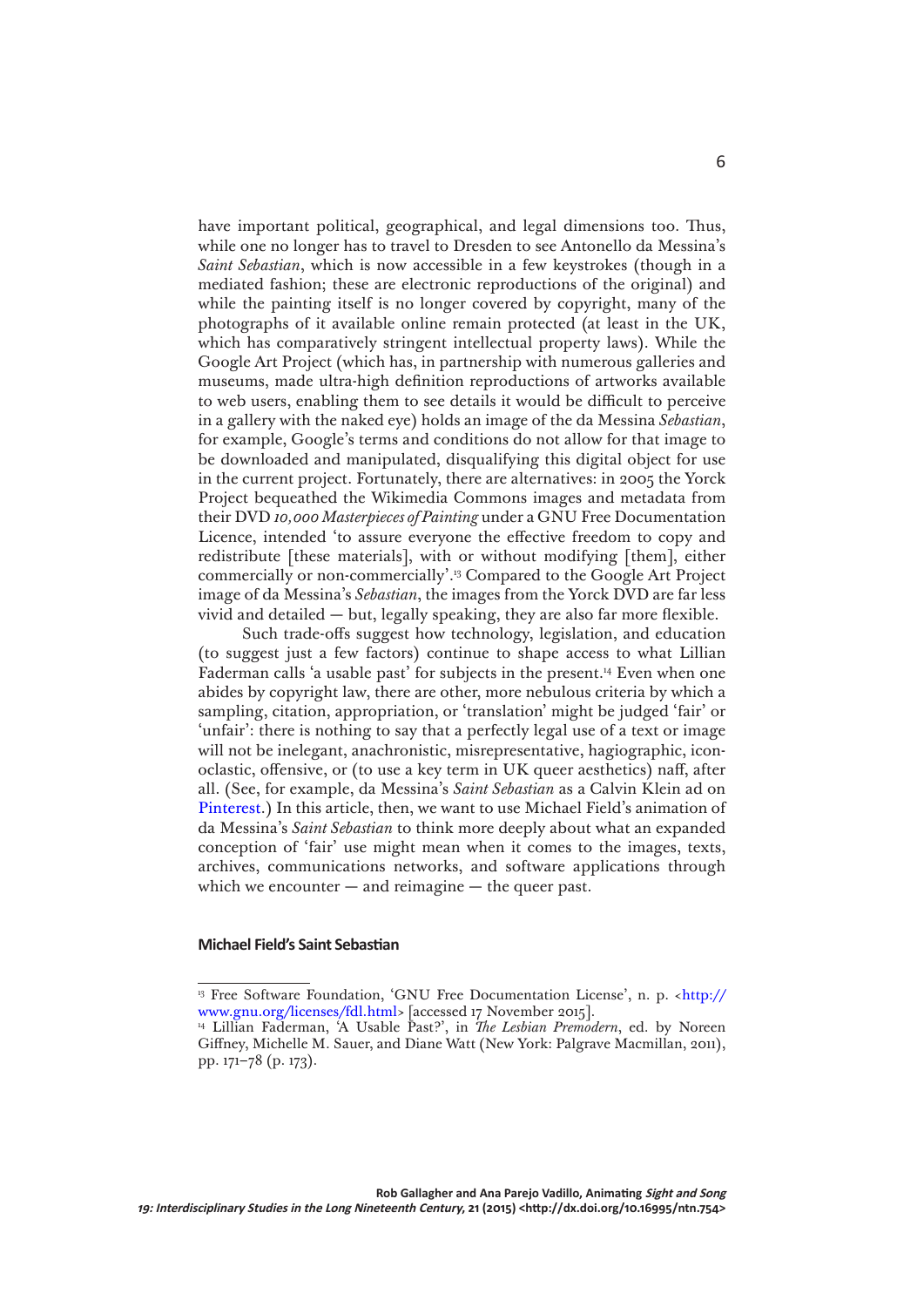Forgotten for more than a century, Michael Field is today the big discovery of 1890s poetics. If their work's newfound popularity speaks to an increased preoccupation with *fin-de-siècle* culture, women's writing, queer literature, and collaborative authorship in the post-'canon wars' academy, it also reflects the way that digital archives like *Literature Online* (LION), *Internet Archive*, and *HathiTrust* allow students and scholars access to copyright-free works that would once have been difficult to track down and read in paper format. With the digitization of Michael Field's twenty-six volume diary (1896–1914), and their online transcription and edition currently underway under the auspices of the *Victorian Lives and Letters Consortium*, the quality and quantity of Michael Field's writings will continue to reverberate as interest in their life and writings grows further.

In a sense, it is thoroughly appropriate that the Internet should have helped to catalyse a wider interest in Michael Field's oeuvre. For while their focus on classical, Elizabethan, and Renaissance culture has sometimes seen them characterized as outmoded and antiquated, at the *fin de siècle*, theirs was a thoroughly modern writerly practice insofar as it was rooted in archives and networks. Vadillo has written of the importance for Michael Field's poetry of the rail network that connected their suburban sitting room (filled with their books and photographic reproductions of Botticelli's paintings) to the 'libraries, museums, galleries and theatres' of London, and, via Dover, to the continental galleries where they recorded their impressions of the paintings *Sight and Song* would seek to translate.15 Then there are the social networks (built and maintained via post) by way of which Michael Field made contact with Bernard Berenson, Robert Browning, Mary Costelloe, John M. Gray, Walter Pater, John Ruskin, Charles Ricketts, and Charles Shannon, to name but a few. Despite the traditional image of Bradley and Cooper as isolated lyric poets, they were networked. The community they created was formed by constellations of poets and artists, which enabled them to produce intermedial aesthetics of the kinds exhibited in *Sight and Song*. Berenson's early input, in particular, was instrumental to the production of *Sight and Song*. Procuring photographic reproductions, checking details of paintings, and helping to organize travel itineraries, it is tempting to see Berenson (playfully dubbed 'Doctrine' by Bradley and Cooper) as a kind of Google or Siri *avant la lettre*, as indispensable to their book project as search algorithms have become to writers and researchers today. And, in an age when search engines and wikis have fuelled anxieties over plagiarism, appropriation, misattribution, and fair usage, it is instructive to note that though Berenson became a major figure in art attribution, particularly of Renaissance art and the Old Masters, his attributions, due to conflict of interest  $-$  he took a very high

<sup>15</sup> Ana Parejo Vadillo, *Women Poets and Urban Aestheticism: Passengers of Modernity*  (Basingstoke: Palgrave Macmillan, 2005), pp. 162–63.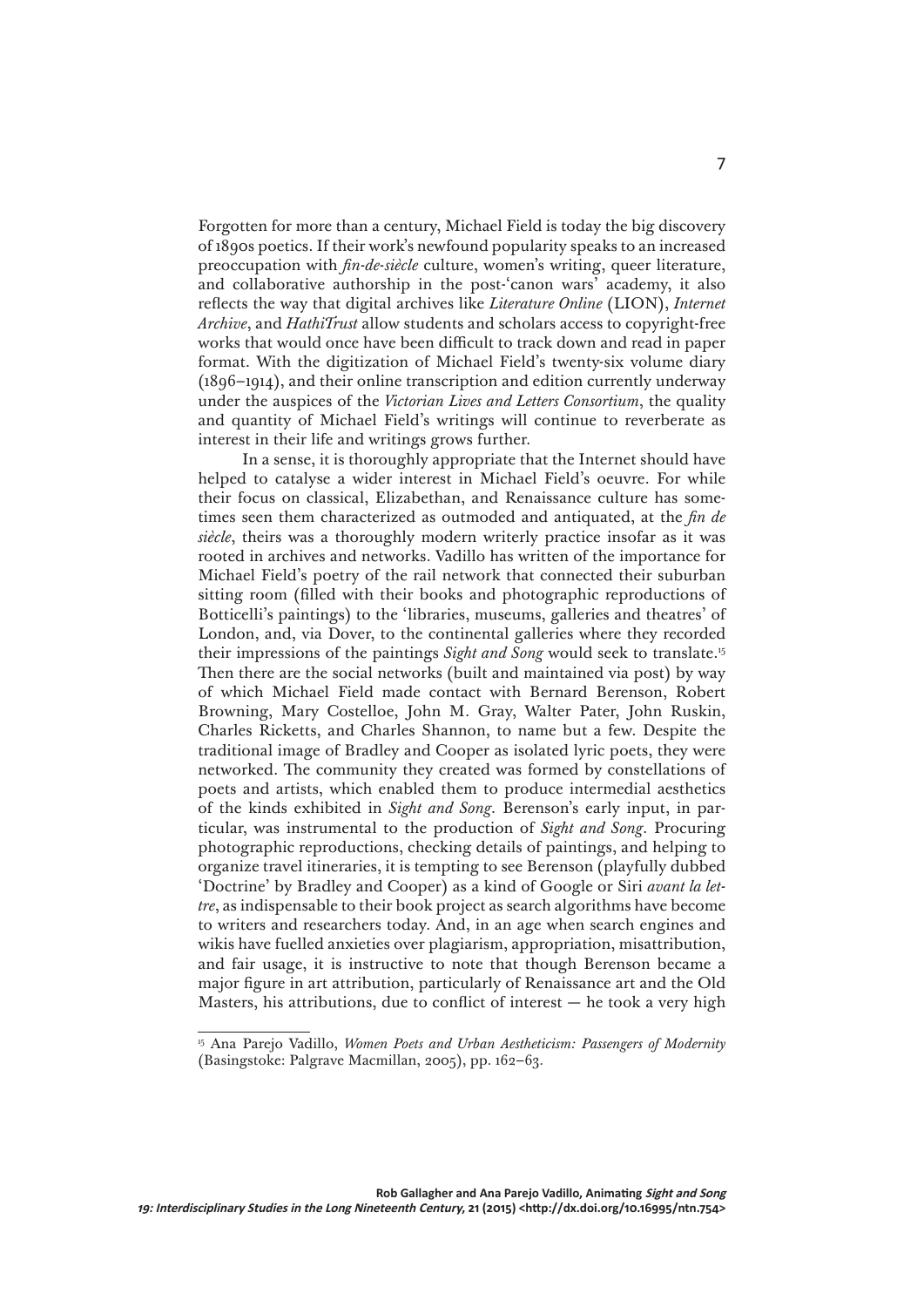percentage of the dealings — are to this day still controversial. That his theories of art were 'his' was and is also in question. In the late 1890s, becoming aware that Berenson was plucking ideas from Nietzsche, Edith Cooper would say of him: 'I knew B. to be ungenerous, I never knew he could be such an intellectual scamp as this!'.16 Other illuminating moments in the period show the anxiety with which authors experienced the porous transition between oral and printed culture. Berenson himself accused his Florentine neighbour Vernon Lee of plagiarism.

*Sight and Song*'s creation, then, points to the importance of social, technological, and discursive networks in mediating access to  $-$  and creating  $-$  art. The book's somewhat utopian attempt to offer objective 'translations' of paintings from the fifteenth to the eighteenth century, meanwhile, prompts us to consider the degree to which it is possible — and indeed desirable — to attain a perspective on cultural history unalloyed by what the preface calls 'theory, fancies, or […] mere subjective enjoyment' (Field, *Sight and Song*, p. v). For Yeats was mistaken in his belief that *Sight and Song*  was only a book about 'observation and interpretation'; unlike Berenson and others, Bradley and Cooper cared as much about imagination and creativity as about integrity, faithfulness, and academic acknowledgement. In attempting to produce translations that honoured the artworks' autonomy rather than subordinating them to the subjective biases of the observer, Bradley and Cooper were, as numerous scholars have noted, making a contribution to one of the key debates in nineteenth-century aesthetics: the subjective appreciation of the aesthetic. In selecting works that, with a few exceptions, date from the Renaissance they were both putting their work in dialogue with that of Walter Pater, the leading theorist of subjectivist aesthetics (*Sight and Song* is to *fin-de-siècle* poetry what Pater's influential *Studies in the History of the Renaissance* (1873) was to prose), and engaging with a historical period romanticized as *the* exemplary instance of how encounters with bygone cultural artefacts might spur great artistic and intellectual leaps 'forward'.

*Sight and Song* has much to say to the digital humanities today, as universities, archives, and museums debate how best to levy the 'collective intelligence' of online 'knowledge communities' and enlist artists to devise innovative means of 'activating' archival materials. The poems about Saint Sebastian (of which there are three in *Sight and Song*) are particularly interesting insofar as they address the role of desire and identification in drawing us to the past. These poems see Michael Field writing about  $-$  and as — a figure whose passage from religious icon to homosexual icon was, as Dinah Ward and Richard Kaye have observed, well underway by 1892.17

<sup>&</sup>lt;sup>16</sup> Field, 'Works and Days', BL, Add MS 46784, fol. 4. [E.C.].

<sup>17</sup> Dinah Ward, 'Michael Field and Saint Sebastian', in *Michael Field and their World*, ed. by Margaret D. Stetz and Cheryl A. Wilson (High Wycombe: Rivendale Press,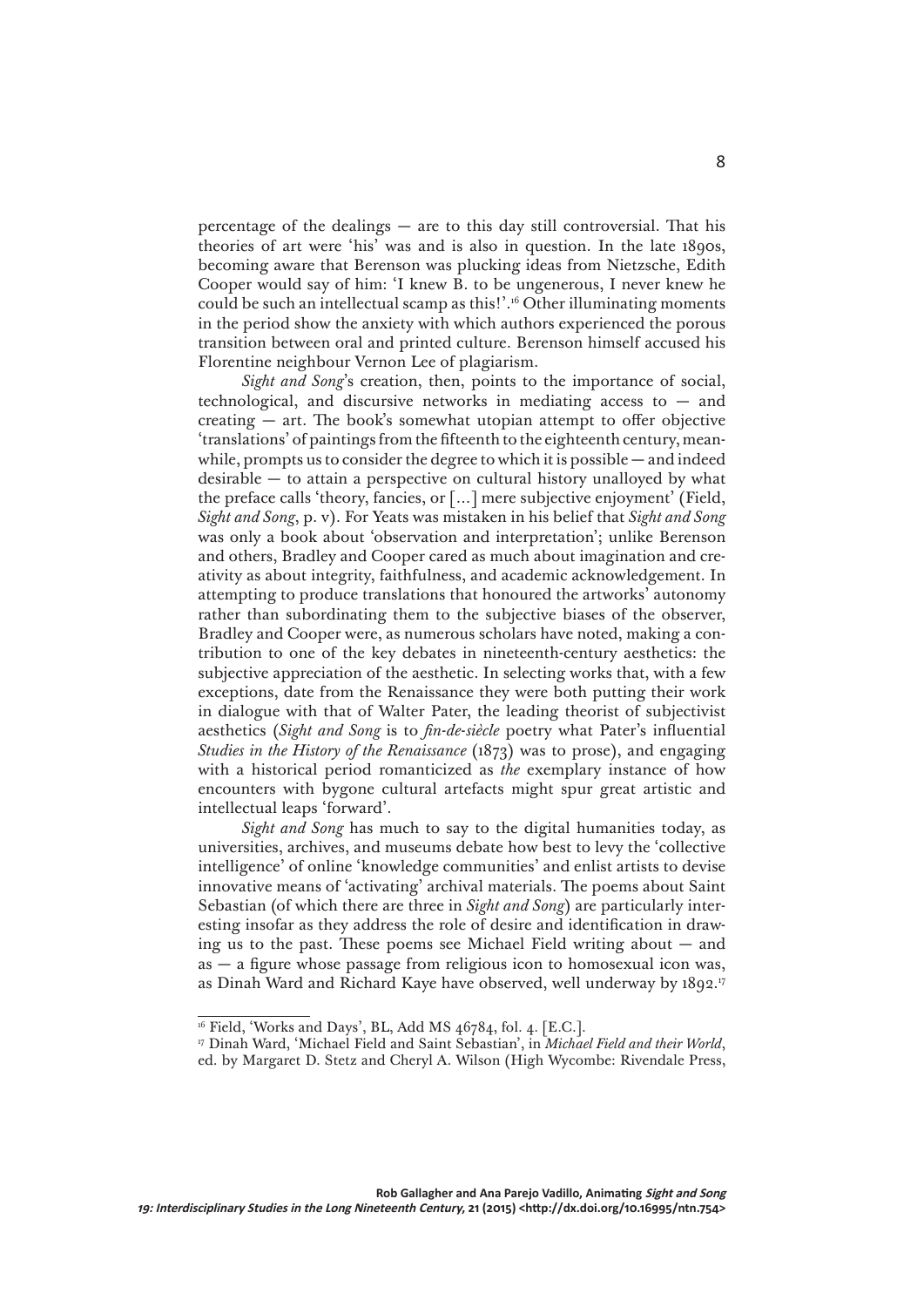In these poems Ward sees Michael Field exploring the role of avatars and identifications in 'conceiving of a "homosexual self"' (p. 169). Drawing on their journals, she argues that Cooper (whose boyish looks were the subject of much comment among the pair and their wider circle) was particularly drawn to da Messina's *Saint Sebastian* as a work that simultaneously articulated and gave 'relief' from what, in 'Works and Days', she calls that 'passion of passions[:] disappointment'.18 The immediate cause of Cooper's disappointment was, as Ward records, the fever that prevented her from attending a performance of Richard Wagner's *Ring* cycle while the pair were in Germany (Ward, p. 168). The words that Cooper puts in Sebastian's mouth, however, have a much broader relevance. By having Sebastian demand 'Why am I denied what I was made for?', Cooper gives voice to a very queer kind of dysphoria while also raising issues of aesthetics and appropriation: how far is it legitimate to turn artworks created for one purpose to other ends; to make them say things other than that which they were made to say?

If this act of ventriloquism demonstrates how late nineteenth-century 'homosexual literary circles recuperated and refashioned common images and character stereotypes in order to confirm its own culture',<sup>19</sup> turning saints into bywords for homosexual desire and queer angst, it also resonates today, when Twitter users can proclaim 'Je suis Charlie' in solidarity with satirists who insist on their right to mockingly represent figures some hold sacred. And, by speaking her anguish through the 'firm […] olive' body of 'an Italian shepherd boy', Cooper prompts us to consider what licenses identification across socio-economic classes, cultures, eras, ages, ethnicities, and genders — to think about how, when a web user posts a reaction GIF of a modern day 'gay icon' like Tyra Banks snapping her fingers in dismissal, this citation of contemporary African American femininity might signify differently depending on who is doing the citing.20

Beyond its investment in the dynamics of identification, the Sebastian poem also serves as an example of *Sight and Song*'s concern with space — a subject that is also highly relevant to the digital humanities as we consider how augmented and virtual reality interfaces might enable different kinds of encounter with the cultural past. Jill Ehnenn speculates that the decision to include a poem on da Messina's *Sebastian* in *Sight and Song* may have had to do with Berenson's esteem for a painting that he found could 'satisfy

<sup>2007),</sup> pp. 163–70; Richard Kaye, 'Saint Sebastian and the Victorian Discourse of Decadence', *Victorian Literature and Culture*, 27 (1999), 269–303. The two other Sebastian poems are 'Correggio's *Saint Sebastian*' (*Sight and Song*, pp. 32–33) and '*A "Sant' Imagine"* by Fiorenzo di Lorenzo' (pp. 34–38). 18 Field, 'Works and Days', BL, Add MS 46779, fol. 99v .

<sup>19</sup> Martha Vicinus, 'The Adolescent Boy: Fin de Siècle Femme Fatale?', *Journal of the History of Sexuality*, 5 (1994), 90–114 (p. 92).

<sup>&</sup>lt;sup>20</sup> Field, 'Works and Days', BL, Add MS 46779, fol. 68<sup>v</sup>.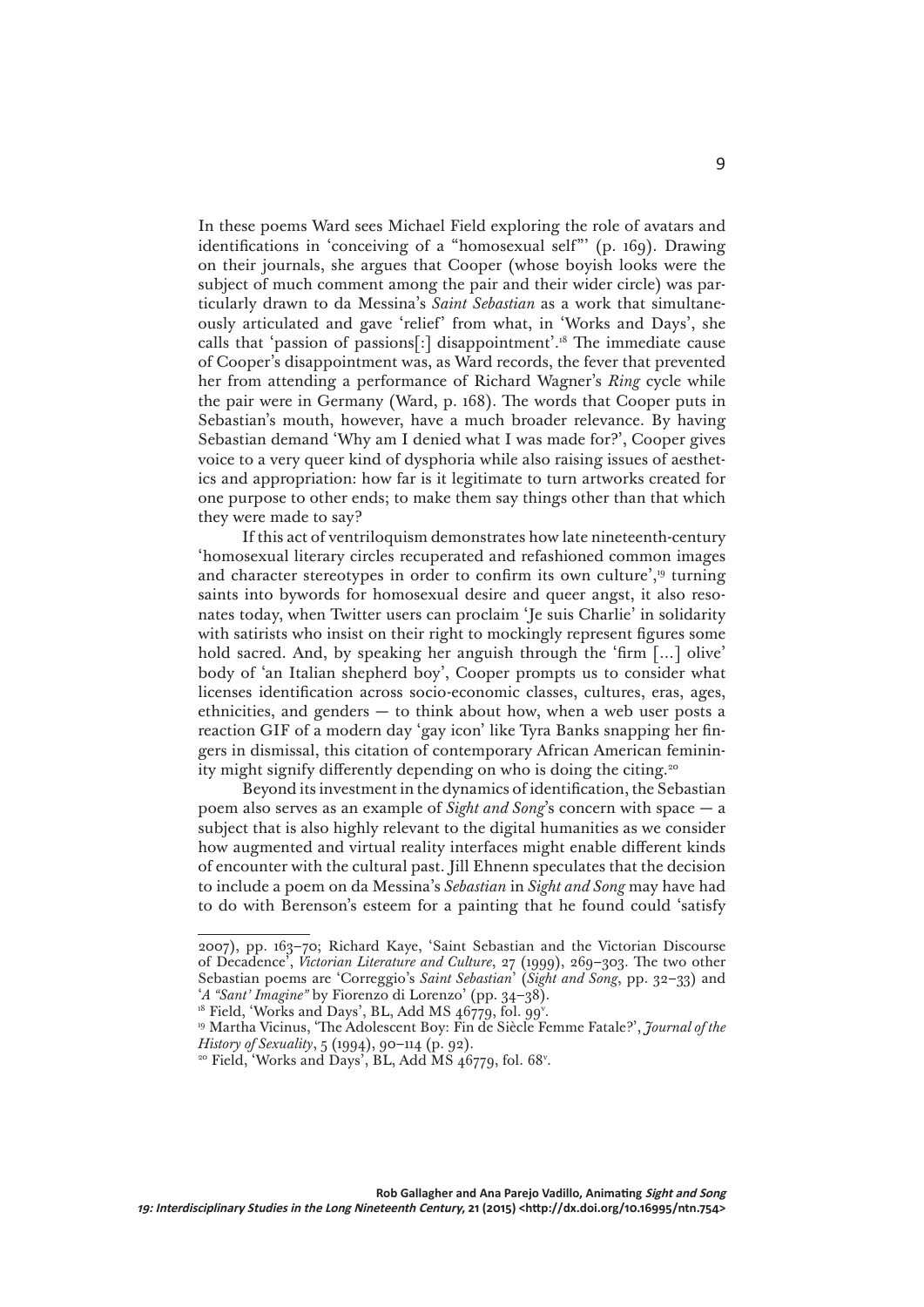one's hunger for seeing in three dimensions in a way that almost no other painters do at all', such that it 'seemed the one entirely complete reconstruction of space in existence'. Whether or not this enthusiasm informed the decision to include the painting, Berenson's account of 'the way you see round and round the Sebastian, the way the Sebastian's arm invites you to glide around it' points to the way that, in this poem as in *Sight and Song* more generally, much of what is being said about temporality, sexuality, and identity is, as Linda K. Hughes notes, being said through a discourse of space and form, haptics and kinaesthetics.<sup>21</sup>

Though there is a clear sense of identification (in nineteenth-century terms) of a Flaubertian type in Cooper with da Messina's *Saint Sebastian* (Saint Sebastian? Oui, c'est moi), the poem also exhibits a clear desire for the male body. And the GIFs accentuate the poem's eroticism, emphasizing his partial nudity and white underwear. In its concern with how images mount an appeal to an embodied spectator (whether as objects of desire or vehicles for identification) *Sight and Song* also resonates with aspects of digital visual culture — in which, many critics hold, conventional forms of signification are being abandoned in favour of nascent expressive vocabularies based on affect, spatial metonymy, kinaesthetics, and 'carnal resonance'. Media, these critics hold, are increasingly addressing audiences at a visceral rather than a reflective level, and coaxing them into more or less complex kinds of interaction.<sup>22</sup> Although digital images exist only as fluctuating voltages and fluorescing screens, their amenability to being dragged, scrolled, and tinkered with means that spectators often interact with them on very tactile terms. As Mika Elo quips, contemporary visual culture is 'digital' not just in the computational sense, but also in its emphasis on accessing culture via 'finger-friendly' haptic interfaces.<sup>23</sup>

<sup>23</sup> Mika Elo, 'Digital Finger: Beyond Phenomenological Figures of Touch', *Journal of Aesthetics and Culture*, 4 (2012), n. p. <<http://dx.doi.org/10.3402/jac.v4i0.14982>>.

<sup>&</sup>lt;sup>21</sup> Jill Ehnenn, 'Looking Strategically: Feminist and Queer Aesthetics in Michael Field's *Sight and Song*', *Victorian Poetry*, 42 (2004), 213–59 (p. 236); Linda K. Hughes, '*Sight and Song* and Significant Form', in *The Oxford Handbook of Victorian Poetry*, ed. by Matthew Bevis (Oxford: Oxford University Press, 2013), pp. 563–79 (p. 575). <sup>22</sup> Consider, for example, Eugénie Shinkle's writing on affect, embodiment, and fashion photography; Graeme Kirkpatrick's work on video game aesthetics; Laura Mulvey's account of digital viewing technologies and 'fetishistic' spectatorship; and Susanna Paasonen's work on how pornographic images 'grab' viewers who are in turn compelled to 'grab' files with their cursors and drag them into private digital archives, perhaps to be magnified, cropped, and manipulated. Eugénie Shinkle, 'Uneasy Bodies: Affect, Embodied Perception and Contemporary Fashion Photography', in *Carnal Aesthetics: Transgressive Imagery and Feminist Politics*, ed. by Bettina Papenburg and Marta Zarzycka (London: Tauris, 2013), pp. 73–88; Graeme Kirkpatrick, *Aesthetic Theory and the Video Game* (Manchester: Manchester University Press, 2011); Laura Mulvey, *Death 24× a Second : Stillness and the Moving Image* (London: Reaktion, 2006); Susanna Paasonen, *Carnal Resonance: Affect and Online Pornography* (London: MIT Press, 2011).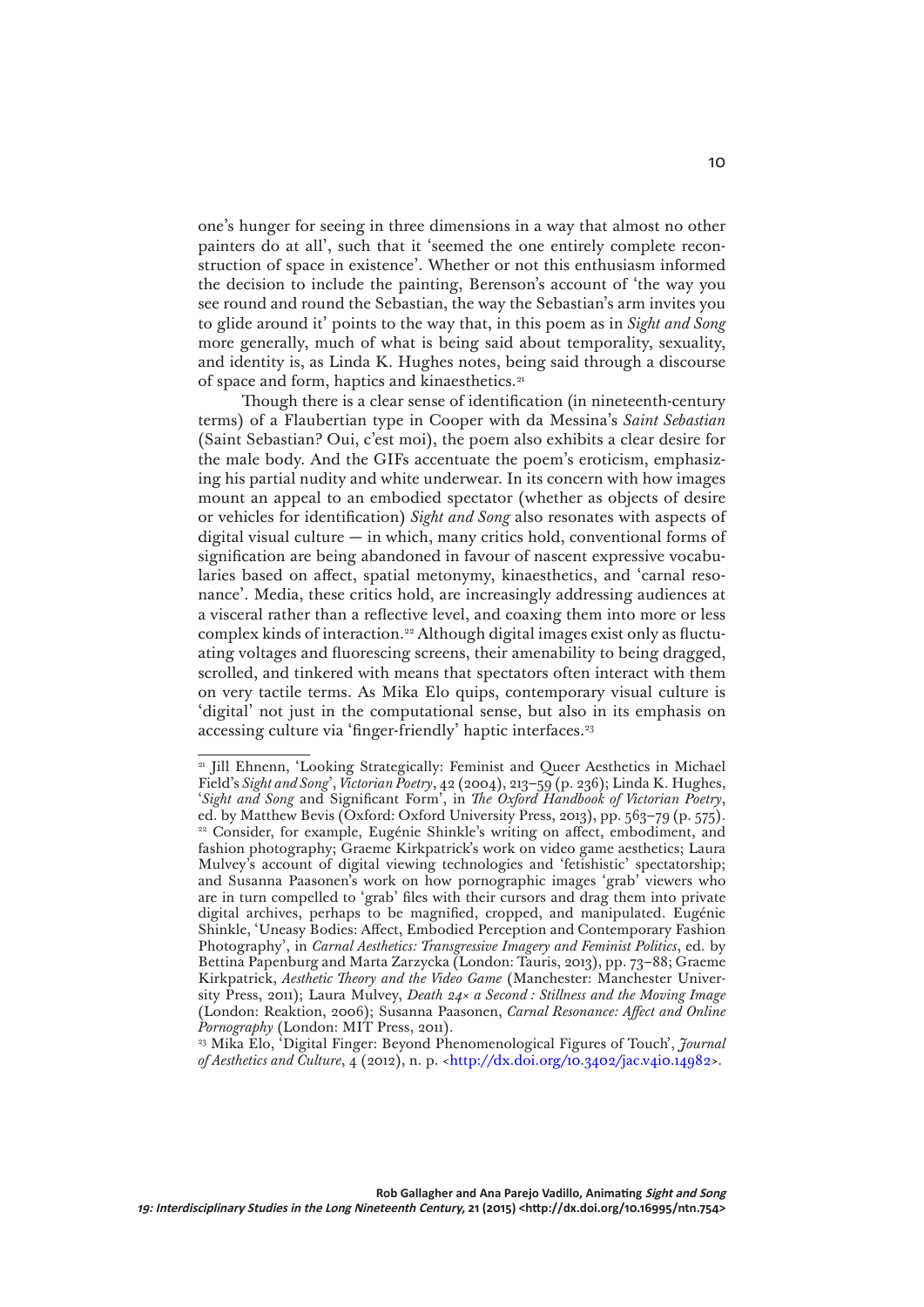In all of these authors we see a concern with whether images are to be understood as power*less* (insofar as they are at the mercy of the viewers who grab and edit them) or power*ful* (insofar as they exert a thrall over viewers who seem drawn to them). The figure of Saint Sebastian incarnates this ambiguity, exhibiting a potency grounded in masochistic submission — 'stricken through by darts, but armed with power'. For this reason, da Messina's *Saint Sebastian* remains an affecting illustration of the paradox remarked upon by W. J. T. Mitchell: that although we know deep down that images want nothing, that they cannot look back, their very impassivity and indifference drives us to invest them with meaning.24

# **The impropriety of identification**

Having suggested that Michael Field's approach to Renaissance culture in *Sight and Song* provides some interesting pointers for the digital humanities, and having drawn particular attention to their treatment of the figure of Saint Sebastian, this article also wants to consider how Bradley and Cooper themselves figure as objects of identification and desire in online  $\text{collections}$  — and, more specifically, to use their representation on blogging and social networking platforms like Tumblr as a way into contemporary debates over, on the one hand, how scholars should engage with the queer literary past, and, on the other, how social media shape our relationship with culture and history  $-$  debates that are subject to an intriguing degree of isomorphism and overlap.

As we might expect from a platform that is home to 'a huge queer ecosytem' of bloggers, when Michael Field appears on Tumblr the accent is often on sexuality: their poems are quoted on blogs with names like 'homosexuality and civilization' or 'queerliness', while their image is framed as a representation of 'Inspiring Historical Lezzies'.25 In one text post the statement 'on Tuesday we'll be doing Lesbian incest' is offered as an example of 'shit English professors say', and tagged #michaelfield;26 in another (from a blog, which, at the time of writing, was using a 1912 J. C. Leyendecker illustration of a dapper young man in an Arrow collar as its avatar) the blogger confides 'on the inside cover of my exam booklet for queer lit I wrote "I

<sup>24</sup> W. J. T. Mitchell, *What Do Pictures Want?: The Lives and Loves of Images* (Chicago: University of Chicago Press, 2005).

<sup>25</sup> Alex Cho, 'Queer Reverb: Tumblr, Affect, Time', in *Networked Affect*, ed. by Hillis, Paasonen, and Petit, pp. 43-58 (p. 43); solidlifechoices, Tumblr <[http://](http://solidlifechoices.tumblr.com/post/10671285943/inspiring-historical-lezzies-michael-field) [solidlifechoices.tumblr.com/post/10671285943/inspiring-historical-lezzies](http://solidlifechoices.tumblr.com/post/10671285943/inspiring-historical-lezzies-michael-field)[michael-field>](http://solidlifechoices.tumblr.com/post/10671285943/inspiring-historical-lezzies-michael-field) [accessed 16 November 2015].

<sup>&</sup>lt;sup>26</sup> rory-motherfucking-williams, Tumblr <[http://rory-motherfucking-williams.](http://rory-motherfucking-williams.tumblr.com/post/100191110804/on-tuesday-well-be-doing-lesbian-incest) [tumblr.com/post/100191110804/on-tuesday-well-be-doing-lesbian-incest](http://rory-motherfucking-williams.tumblr.com/post/100191110804/on-tuesday-well-be-doing-lesbian-incest)> [accessed 16 November 2015].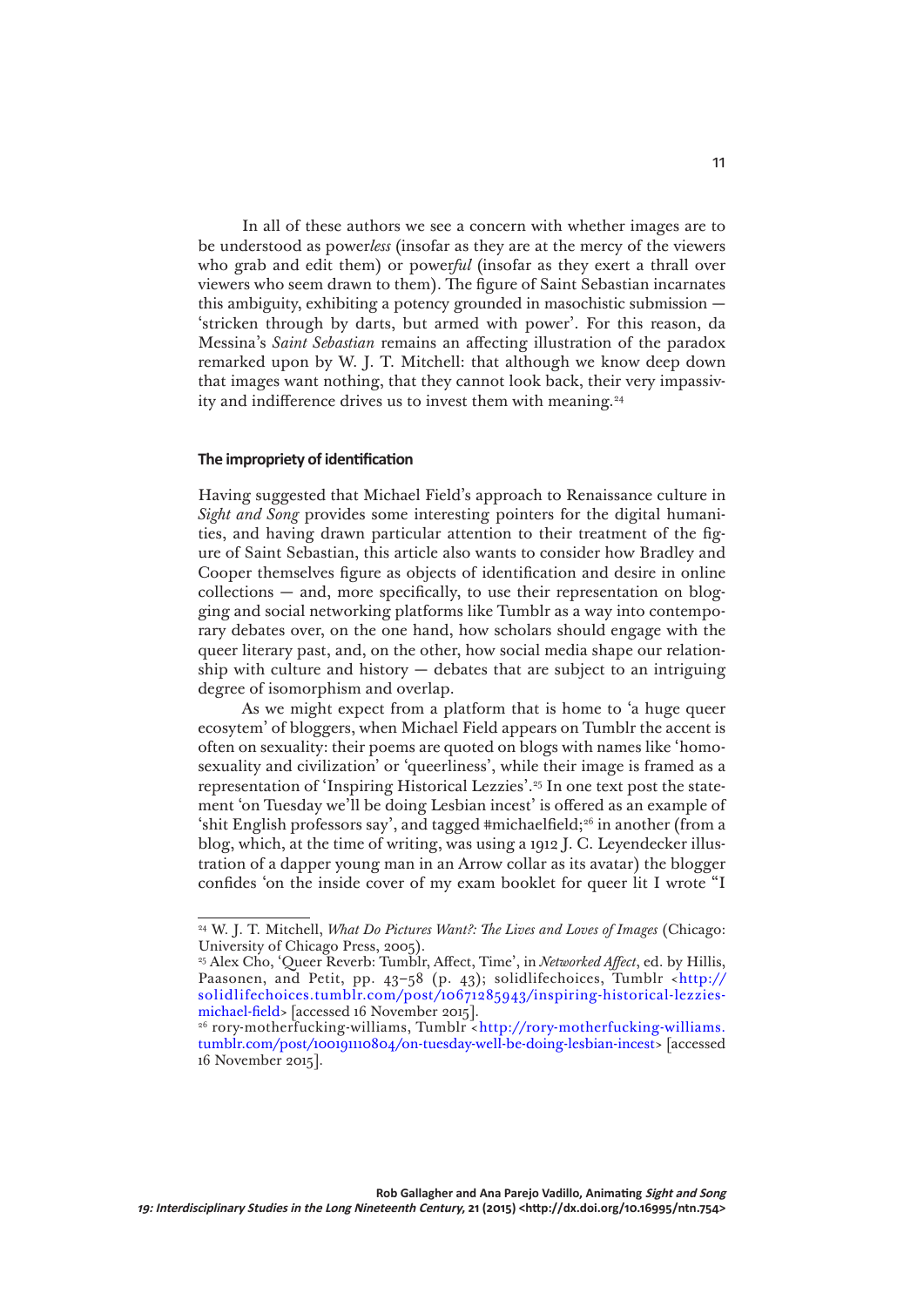pray to the Holy trinity — Katherine Bradley, Edith Cooper, and Whym Chow — and ask them to give me the strength to do well on this exam"'.<sup>27</sup> Scanning these accounts, many of which seem to come from students encountering Michael Field via university syllabi, we get a sense not just of the poets' increasing canonicity, but also of how Bradley and Cooper speak to those looking for 'gay icons' capable of giving a face to histories of same-sex desire and queer creativity. The following example is an instance of how such platforms enter academic debates. Recently, a beautiful photograph of two nineteenth-century women in a loving pose was used by a LGBT blogger to discuss Michael Field.<sup>28</sup> The photo was lifted up and used by an intern at Baylor as an authentic photograph of Michael Field. The photograph went viral, with many believing that a new photograph of the women had been found. This was not the case (nineteenth-century photography, as historians of nineteenth-century media continuously remind us, can be misleading), but the intensity of the debates shows how easily these boundaries (between professional and amateur, studiously objective and viscerally enthused) break down.

These posts and exchanges testify to the way that literary texts can implicate readers in empathetic connections that seem to transcend geographical and historical circumstance — perhaps especially when those texts are lyric poems about love, and when author and reader alike are understood to belong to the same sexual minority. It is important, however, to remember that Michael Field's sexuality was more complex than many of these accounts would suggest. During the writing of *Sight and Song*, for example, Cooper was 'sick of passion' for Berenson, who visited her in Dresden as she lay ill in hospital with scarlet fever. She was then suffering the obsessive bouts of passion of a female nurse who baptized her as 'Heinrich', while Bradley lovingly stood by her bedside in hospital. Such complexities pose problems for readings based on the presumption that historical sexualities are necessarily legible, stable, or capable of being correlated with contemporary understandings of sexual identity. For this reason, historians of sexuality have traditionally been cautious of readings based on identification, and of work that smacks too much of fandom rather than 'real' scholarship. As Stephen Guy-Bray has observed, there has long been a consensus in this field that 'identification is naïve and unscholarly'.<sup>29</sup> In a similar vein, Valerie Rohy notes the emphasis laid on avoiding the 'hasty

<sup>&</sup>lt;sup>27</sup> sebastian-flyte, Tumblr [<http://sebastian-flyte.tumblr.com/post/69396282308/](http://sebastian-flyte.tumblr.com/post/69396282308/on-the-inside-cover-of-my-exam-booklet-for-queer)<br>on-the-inside-cover-of-my-exam-booklet-for-queer> [accessed 16 November 2015]. <sup>[28](http://sebastian-flyte.tumblr.com/post/69396282308/on-the-inside-cover-of-my-exam-booklet-for-queer)</sup> Elisa, 'Edith Emma Cooper & Katherine Harris Bradley', [<http://reviews-and](http://reviews-and-ramblings.dreamwidth.org/tag/author:+michael+field)[ramblings.dreamwidth.org/tag/author:+michael+field>](http://reviews-and-ramblings.dreamwidth.org/tag/author:+michael+field) [accessed 18 November 2015].

<sup>29</sup> Stephen Guy-Bray, 'No Present', in *Sex, Gender and Time in Fiction and Culture*, ed. by Ben Davies and Jana Funke (New York: Palgrave Macmillan, 2011), pp. 38–52 (p. 40).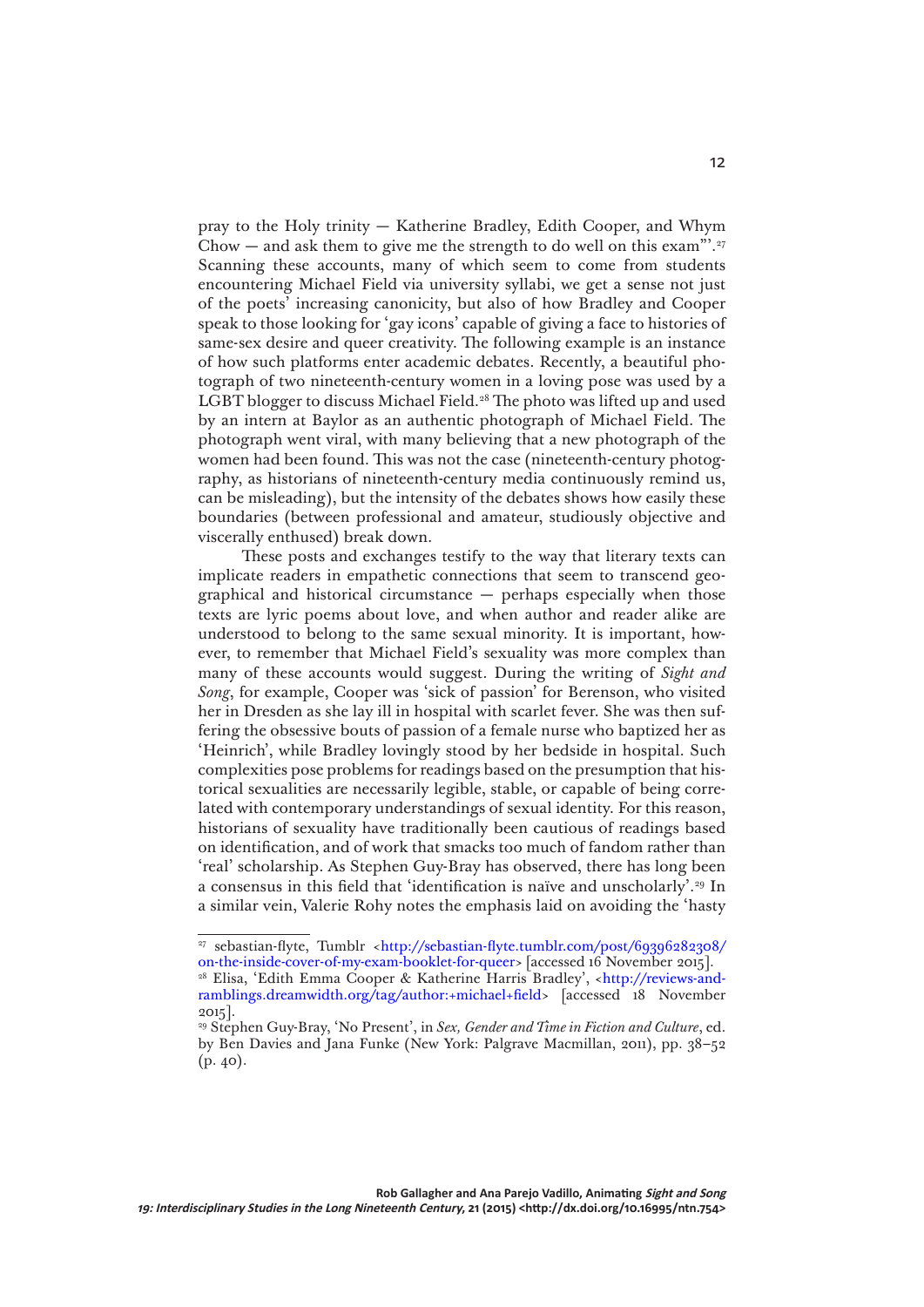assumption of commonalities between present and past same-sex desire' and vigilantly warding against '"ahistorical" or "anachronistic" readings that would project modern concepts back in time' in queer historical scholarship.30 To claim Michael Field as 'historical lezzies' may, then, help contemporary queers seeking to ground themselves in a cultural tradition, but it also risks eliding important differences between the sexual cultures of the 1890s and the 2010s, and significantly underestimates the complexities of sexualities which may prove more radical or more contentious than some bloggers are willing to witness. (Michael Field's case, for example, speaks not just of female–female desire, but also of incest.)

Critiques of identification-based readings of queer literature find an echo in complaints about the terms on which microblogs and image aggregators invite their users to engage with the past. Consider the controversy surrounding designer James Bridle's Tumblr blog 'The New Aesthetic', which sparked a series of debates about digital culture, but was also criticized for its 'lack of rigorous theoretical analysis and comprehension' and its lumping together of 'radically different phenomena and issues', with critics accusing Bridle of cynically using others' work to 'assembl[e] cultural capital […] capable of being monetized' in a way that foregrounded 'questions of cultural ownership and attribution' in online environments;<sup>31</sup> or artist Ryan Gerald Nelson's 2010 book *DDDDoomed*, a 'speculative fiction' imagining the impact sites such as FFFFOUND! and Tumblr will have on the image culture of the future. For Nelson, image aggregation blogs impoverish images by stripping them of the 'contextual indicators' that give them meaning, 'devaluing each image's potency as an autonomous object' and reducing it to evidence of the individual blogger's keen eye and impeccable taste, faculties which are understood as innate, intuitive, and ahistorical.32 While Tumblr and Pinterest might frame users' activities in terms of archiving, curation, and creative expression, Nelson sees such descriptions as woefully misleading, especially when these blogs are considered alongside the many artistic and curatorial projects in which unorthodox taxonomical and curatorial rubrics become a means of creating genuinely challenging, insightful, and poetic arrangements of found images and archival materials. Subscribing to museum director Christian Brondle's dictum that it is only once we 'know the background of objects' that those objects can be 'deliberately decontextualized, with the goal of creating new hypotheses', Nelson lambasts image aggregators for being

<sup>30</sup> Valerie Rohy, *Anachronism and its Others: Sexuality, Race, Temporality* (Albany: SUNY Press, 2010), p. 126.

<sup>&</sup>lt;sup>31</sup> David M. Berry and others, *New Aesthetic, New Anxieties* (Rotterdam: V2<sub>, 2012</sub>), pp. 19, 20.

<sup>&</sup>lt;sup>32</sup> Ryan Gerald Nelson, *DDDDoomed, or, Collectors & Curators of the Image: A Brief Future History of the Image Aggregator* (Minneapolis: Edition MK, 2010), pp. 1, 67.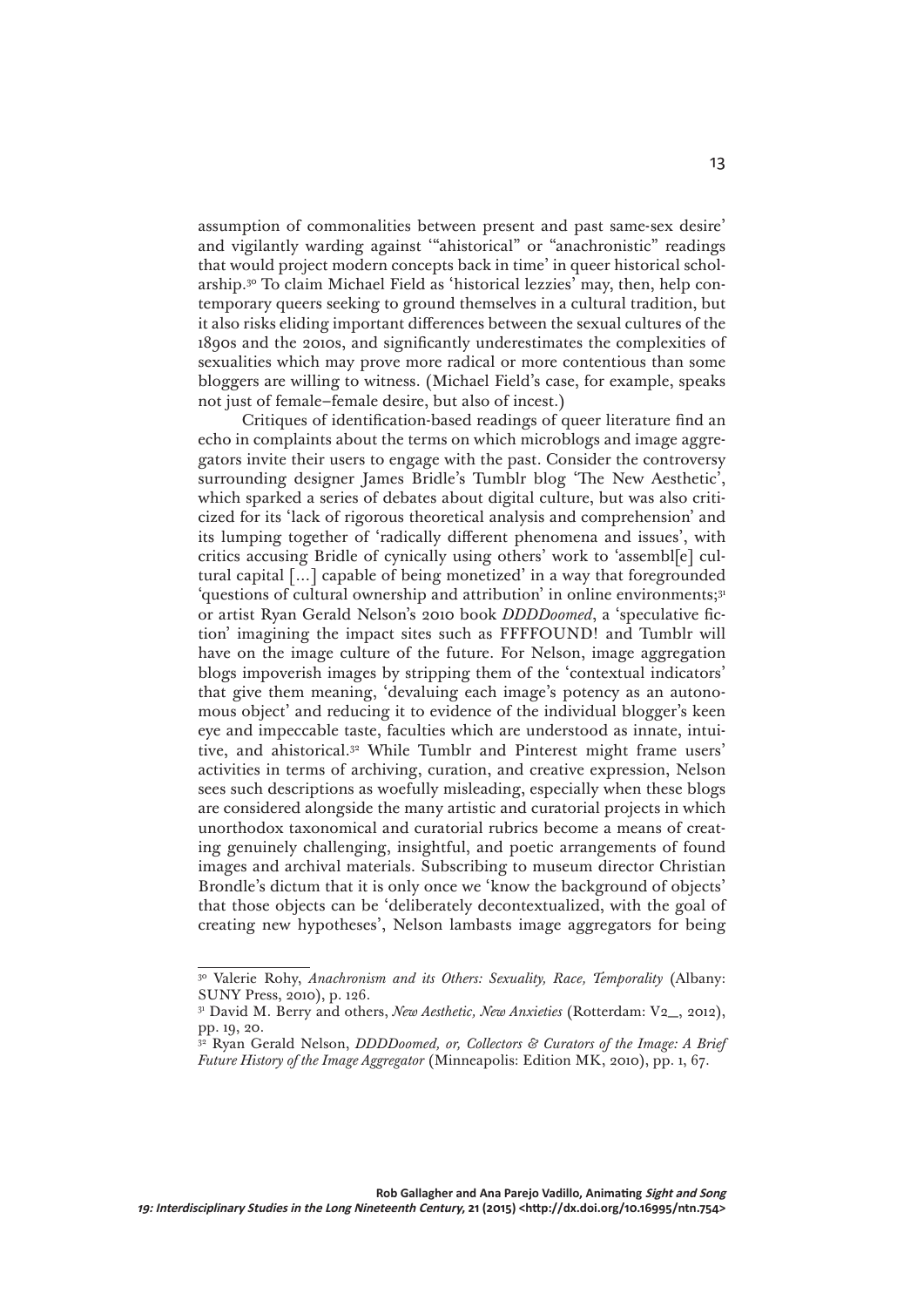less interested in understanding the past than in shoring up their status as 'cool' cultural magpies — a thesis that echoes Liu's description of online cool as the 'techno-informatic vanishing point of contemporary aesthetics, psychology, morality, politics, spirituality and everything', a networked sensibility that rejects theorization and reduces engagement with culture to a matter of the intuitive judgement 'cool or not cool'.33

Whether it is a matter of queer history or online image aggregation, then, we encounter a similar opposition, whereby the rigour and objectivity supposedly characteristic of 'proper' academic, artistic, curatorial, and archival practice is affirmed via critiques of subjective, intuitive, superficial, and self-aggrandizing approaches which fail to show due respect for the past, approaches disparagingly associated with juvenility, narcissism, and methodological sloppiness. Recently, however, queer and feminist scholars have begun to complicate this binary, rethinking the 'question of what sorts of identifications scholars in the present can legitimately make with the texts and people of the past' and re-evaluating the ways in which online archives and image collections mediate history and sexuality (Guy-Bray, p. 40). Stephen Guy-Bray, for example, has argued that queer theory has perhaps been overzealous in its insistence 'that as sexualities are different now than they were then […] identification is naïve and unscholarly', suggesting that rather than seeking to 'police […] identification' it may be more fruitful to acknowledge the fact that 'to some extent we all look for people like ourselves in the past' and to address the dynamics of this desire (p. 40). In the last decade, Elizabeth Freeman, Valerie Rohy, Carolyn Dinshaw, Jonathan Goldberg, and Madhavi Menon have all explored the value of adopting 'ahistorical', 'anachronistic', and 'unhistorical' perspectives on the queer literary past in what amounts to a 'temporal turn' in queer studies.<sup>34</sup> Such studies suggest that the issues with which Michael Field grapples in *Sight and Song* — issues of identification and objectivity, autonomy and (mis) appropriation — continue to animate and divide scholars working on the relationship between cultures and sexualities past and present.

Meanwhile, Susanna Paasonen and Alexander Cho, working at the intersection of online visual culture and sexuality, have begun using affect theory to reconceptualize the circulation of unattributed images online and the creation of personal archives of downloaded content, challenging the idea that the Internet necessarily cultivates a 'dumbed down' and unduly subjective relationship with visual culture. Discussing the traffic in

<sup>33</sup> Nelson, p. 2; Alan Liu, *The Laws of Cool: Knowledge Work and the Culture of Information* (Chicago: University of Chicago Press, 2004), p. 3.

<sup>34</sup> Elizabeth Freeman, *Time Binds: Queer Temporalities, Queer Histories* (Durham, NC: Duke University Press, 2010), pp. 43, 92; Rohy, *Anachronism and its Others*; Carolyn Dinshaw, *How Soon is Now?: Medieval Texts, Amateur Readers, and the Queerness of Time*  (Durham, NC: Duke University Press, 2012); Jonathan Goldberg and Madhavi Menon, 'Queering History', *PMLA*, 120 (2009), 1608–17.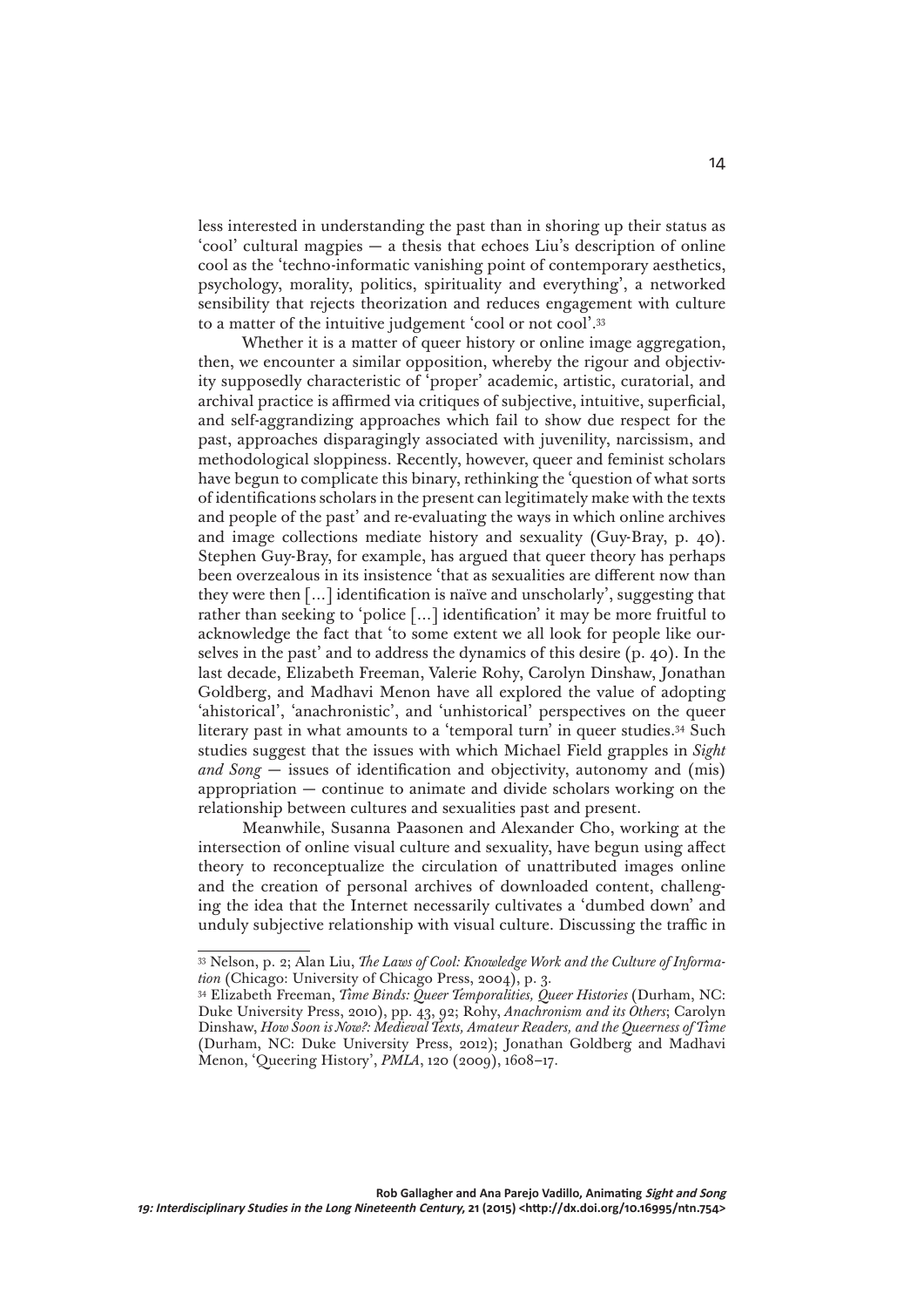historical homoerotic images on Tumblr, Cho suggests that the lack of an 'attribution or caption' can allow a 'felt register […] of intimation, assemblage, intensity and aesthetics' to take precedence. Where Nelson reads the absence of contextual data in terms of the diminution or subordination of the image, for Cho it can also imbue images with new force, 'allowing us to fill in the blanks with affective charge by virtue of erasure' and creating 'a generative meaning-space of queer temporality  $[\,\dots]$ , a charged vacuum'. As they are shared, reblogged, and moved from one context to another, these images sustain an 'interplay of cyclical, erotic, and melancholic queer temporalities' and create affective 'refrains' that, for Cho, attest to the 'stubborn persistence of the past'  $-$  a reading with intriguing implications for *Sight and Song*'s reanimation of early modern images (Cho, pp. 44, 49–50). In a similar vein, Paasonen's work on online pornography proposes that we think about the relationship between viewers and images in terms of 'resonance' rather than 'identification' — a concept that, she holds, better equips us to attend to 'somatic and somewhat involuntary moments of proximity with characters and bodily performances on the screen' (pp. 185–86). For while these 'moments of proximity […] in encounters between the spectator and the depicted […] may involve recognition in the sense of being able to relate the acts shown to one's own experiences and sensations', they should, Paasonen contends, be understood not in terms of identification (which, for her, carries unhelpful connotations of one-toone correspondence and psychological projection), but of how 'resonance touches and moves the viewer's body *without* a need for sameness' (p. 189). Whether these scholars move to retire the concept of identification or to revise our understanding of it, they suggest that the way we draw parallels with the past is itself worth investigating. As Dinshaw confesses, ostensibly objective academic studies are often underwritten by 'too-close, anythingbut-disinterested […] connections to […] [historical] texts', while identifications are necessarily partial and projective, as capable of disrupting as they are of affirming familiar models of history (p. 33).

#### **Michael Field and the past**

In this context it is instructive to revisit the approach Bradley and Cooper took to the problem of poetically animating images from the past while also maintaining a sense of the images' autonomy and otherness. From one perspective, the notes and journal entries from which *Sight and Song* emerged constitute a valuable record of two 'queer' artists engaged in the search for a 'usable past'. It is hardly coincidental that this search took them to the Renaissance, a period defined by its rediscovery and refunctioning of classical texts which, among other things, furnished authors and artists with a repertoire of mythic episodes and avatars that, as Valerie Traub argues,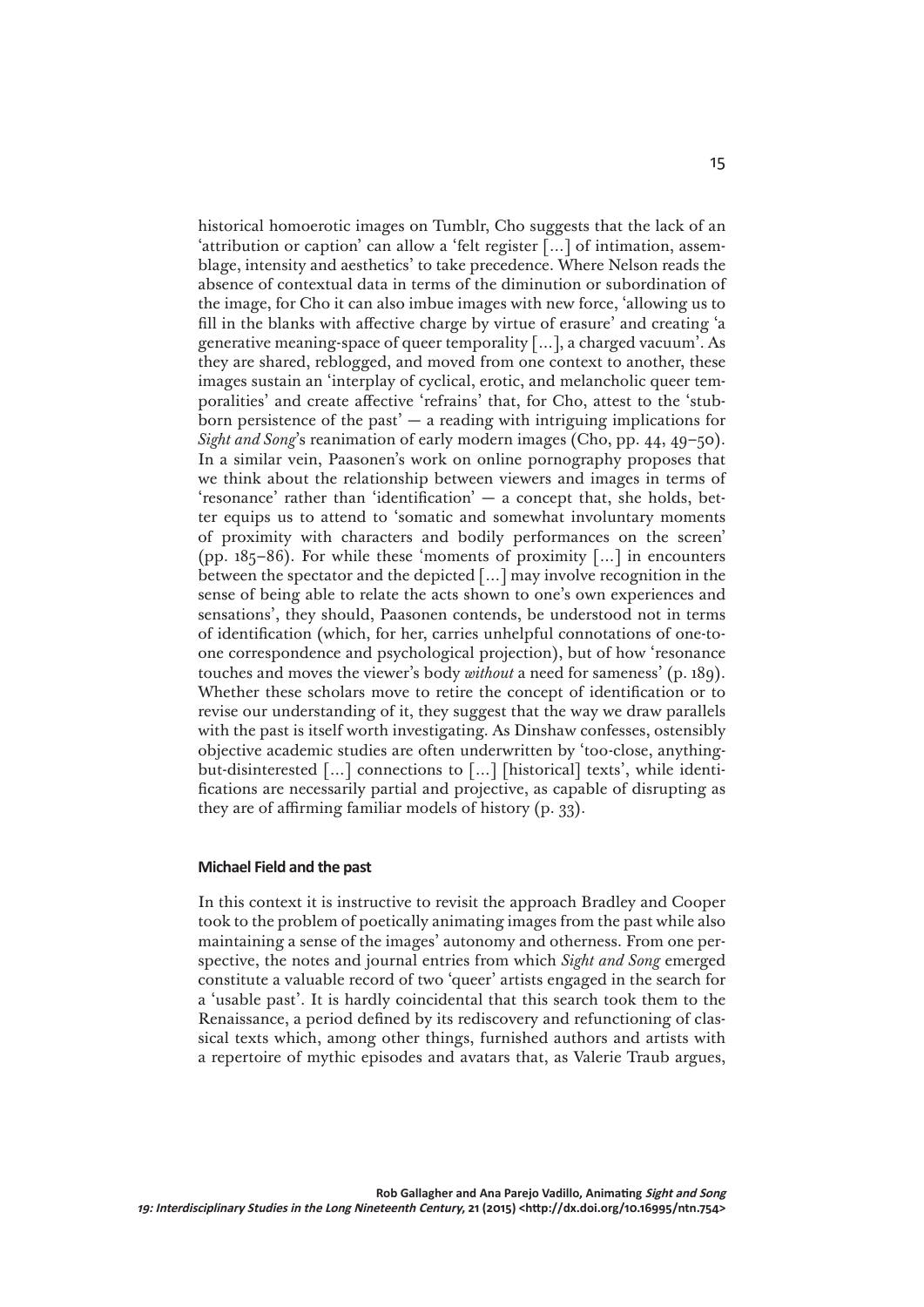proved particularly useful as vehicles for exploring '*risqué* or troubling ideas', including that of same-sex desire. Indeed, Traub contends that 'it is through, quite literally, a rebirth of classical idioms, rhetorics, tropes, and illustrative examples that female homoeroticism gained intelligibility in early modern England'35 — an argument at the heart of Michael Field's *Long Ago* (1889) which anticipated the palimpsest writing of *Sight and Song* by using sapphic fragments as the basis for new poems. *Fin-de-siècle* writers like Walter Pater, Oscar Wilde, A. Mary F. Robinson, and Vernon Lee engaged in similar ways with the Renaissance.

But if Bradley and Cooper are interested in using these images, they also manifest a concern with *responsible* use, and with the question of whether their subjective responses should be allowed to override the autonomy of the artworks that their poems seek to 'translate'. Where some have found it tempting to read *Sight and Song*'s preface as slyly disingenuous — claiming objectivity to provide an alibi for some of the decidedly unorthodox readings that follow — Thain and Vadillo have made convincing cases for *Sight and Song* as a genuine attempt to, as Thain puts it, reconcile 'objective and subjective responses to painting': for her the poems are animated by the 'struggle […] between letting the painting speak for itself and having it eclipsed by the dominating subjectivity of the critic/poet who speaks for it', while for Vadillo the collection develops a 'two-phased aesthetics […] in which objective enjoyment is followed by subjective *jouissance*'.36

As we have said, similar questions interested many art historians and aesthetic theorists at the time, from Ruskin and Pater to Berenson and Vernon Lee. But discussions about subjectivity and objectivity also had a much wider purchase: as Lorraine Daston and Peter Galison's account of 'the emergence of scientific objectivity' relates, 'mid-nineteenth-century research in history, anthropology, philology, psychology, and, above all, sensory physiology' had shocked scholars across the disciplines by demonstrating just 'how very differently individuals reasoned, described, believed, and even perceived', and, in so doing, catalysed an aspiration towards objectivity and an intensified suspicion of subjective 'images, […] intuitions, […] [and] mental representations of every kind'.37 If these discoveries and debates were to have profound implications for the arts and visual culture, as Rosalind Krauss and Jonathan Crary have demonstrated, they also played a crucial role in the development of modern 'logic, mathematics, physics and philosophy' — and, by extension, the emerging technologies of

<sup>35</sup> Valerie Traub, *The Renaissance of Lesbianism in Early Modern England* (Cambridge: Cambridge University Press, 2002), p. 8.

<sup>36</sup> Thain, *'Michael Field'*, p. 74; Vadillo, *Women Poets*, p. 187.

<sup>37</sup> Lorraine Daston and Peter Galison, *Objectivity* (New York: Zone Books, 2010), pp. 9, 254–56.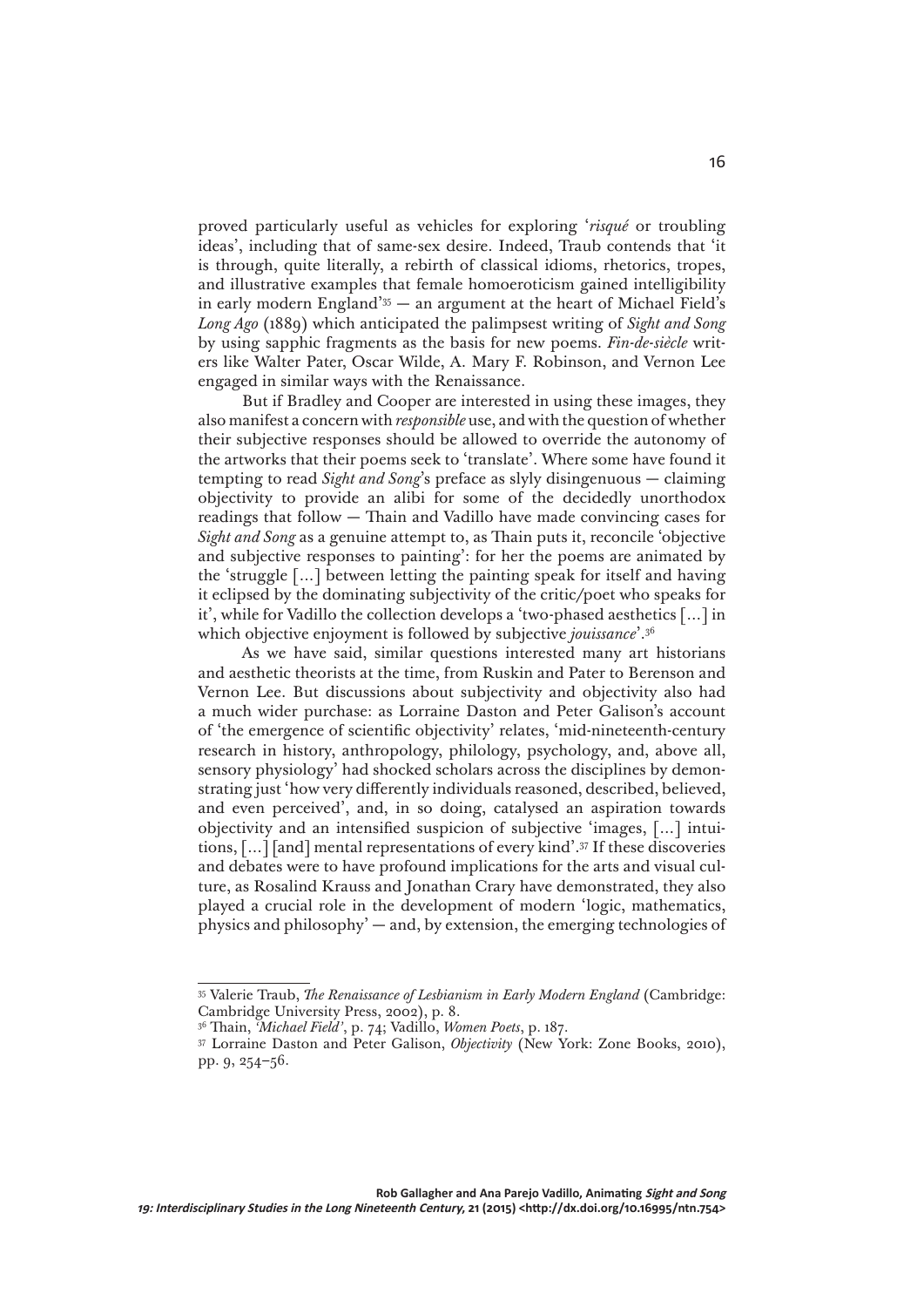computation, simulation, and artificial intelligence that underpin today's digital image culture (Daston and Galison, p. 254).

#### **Queer optics**

*Sight and Song* can, then, be said to participate in various concerns that are central to the culture of 'new media'. And, as Vadillo has argued, it also bears the influence of various then new technological developments, from the railway and photographic reproduction to the advent of massproduced glass and the scopically oriented 'culture of mass transparency' and 'translucent images' it inaugurated (*Women Poets*, p. 182).

Michael Field's use of these models and metaphors locates them in a continuum of artists and theorists who have employed lenses, panes, projections and mirrors, perspectival effects, and optical illusions to figure queer encounters with the cultural past: in her discussion of the dynamics of identification, Rohy, for example, develops a conception of queer reading as anamorphosis, so that particular meanings only become available to those reading from a particular angle. Reading Poe's 'Ligeia', she is struck by a description of a tapestry whose design seems to shift depending on the viewer's position  $-$  and by how this description chimes with her experience of a text that produces a 'lesbian effect'. It may be no more than 'an optical illusion, visible from only one historical vantage point', but it 'hangs before [her] eyes' nonetheless (Rohy, p. 123). If the association of anamorphosis and sexual nonconformity remains more or less implicit in Poe, it is substantially developed in Proust. His accounts of the painter Elstir's landscapes, which present viewers with visual puzzles that 'bring out certain […] laws of perspective', mirror the way that the lie of the sexual land seems to shift as readers move through his novel.<sup>38</sup> As Rohy notes, the metaphor of anamorphosis is also central to Jacques Lacan's theories of subjectivity and desire (pp. 134–35).

Of course, if glass lets us see through to what lies beyond, it can also reflect, distort, and magnify, creating other kinds of queer optical phenomena. This becomes clear in Elizabeth Freeman's reading of Nguyen Tan Hoang's *K.I.P* (2002), a video piece in which the artist's face is reflected in the screen of a CRT TV as he watches a tape of two men having sex:

> Nguyen's own face hovers over a scene of plenitude he did not witness directly, a time that he never experienced but nevertheless clearly mourns for […]. By superimposing his own image as a spectator onto a scene already containing a trace of earlier

<sup>38</sup> Marcel Proust, *In Search of Lost Time*, trans. by C. K. Scott Moncrieff and Terence Kilmartin, rev. by D. J. Enright, 6 vols (London: Vintage, 2002), ii: *Within a Budding Grove*, 483.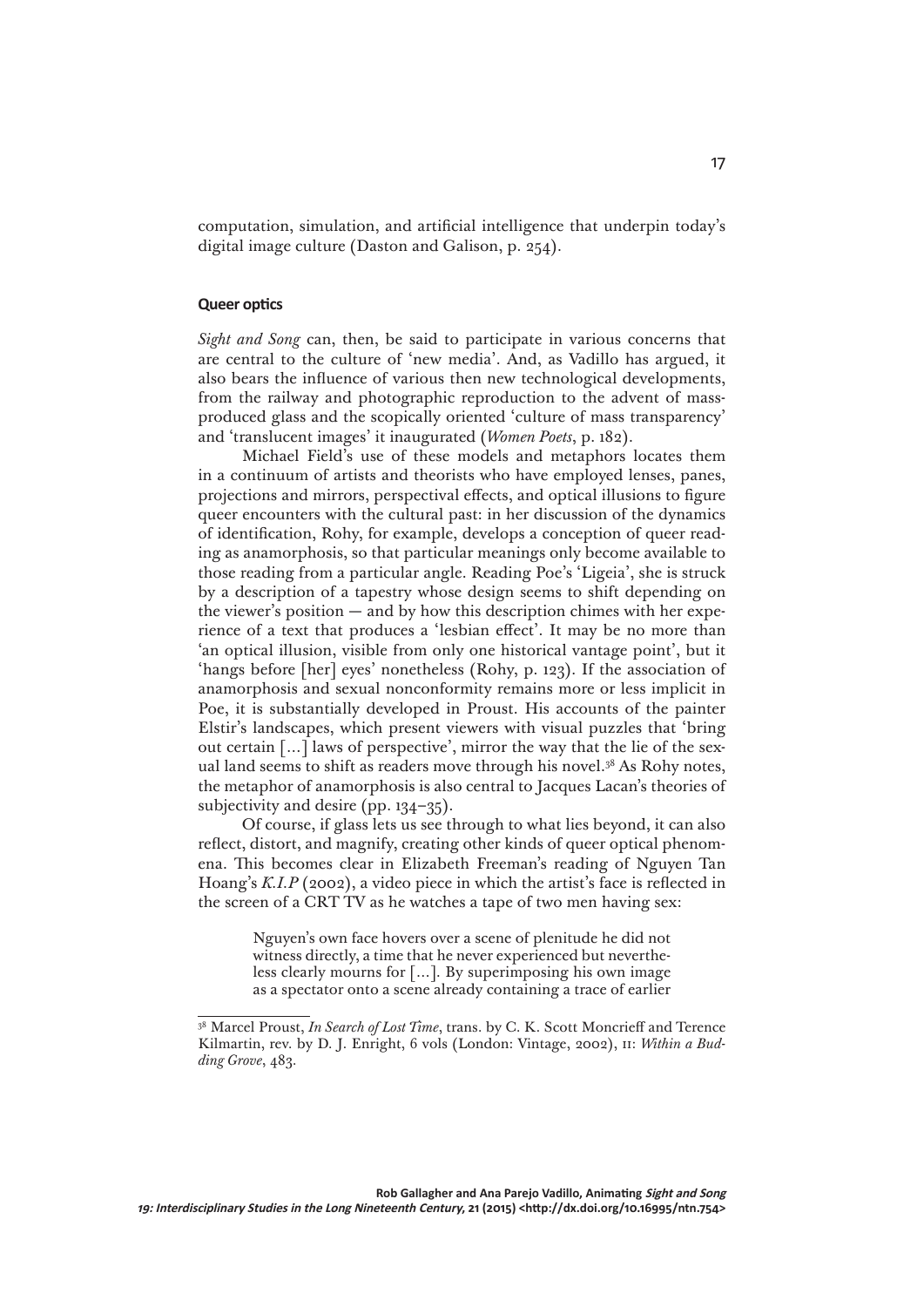spectators, with that trace in turn present only in the negative as gaps and repetitions, Nguyen figuratively joins a community of past- and present-tense viewers. (Freeman, p. 13)

In each of these texts, different cultural forms and technologies — from the *plein-air* landscape to the cathode ray tube television — provide models for thinking about desire, identification, and historicity. This digital edition of Michael Field's 'Antonello da Messina's *Saint Sebastian*' tries to bring out the semiotic affordances of a different set of cultural technologies: not the train window, but the 'windows' that have been a feature of graphical user interfaces since the 1990s; not the translucence of glass, but the capacity of software like Photoshop to arrange images in nested, semi-opaque layers.

## **Afterword: sites and songs**

In an early 2003 article entitled 'A Note Upon the "Liquid Crystal Screen" and Victorian Poetry', Vadillo argued that the future of nineteenth-century poetry was the digital world. It is perhaps not surprising that the piece finished with Michael Field's *Sight and Song*. She argued for the creation of a hypertext that would

> include not just digital images of the book itself (drawing attention to its materiality: the book as a work of art), but also of the paintings that these poems speak of. Moreover, the hypertext could include digital images of drafts (allowing the user to see the organic development of this collection), and selections from Michael Field's diary *Works and Days* that might illuminate this book of poems. This hypertext could set up links to other sites either to examine contemporary reviews or to analyze journals or periodicals in which these poems first appeared.39

Such an 'act of interpretation', the piece suggested, will produce poetic installations, in which the written songs will be transfused to possible virtual exhibitions in which the reader will be able to choose how to experience and navigate through the documentation. Words-in-poems in this context as much as the High Art these words were connected to, she noted, would become optic pathways for networked users.

Today, the proliferation of digital tools and platforms (from image editing programs to sites like Tumblr and NewHive to user-friendly game design software like Unity, Twine, and Stencyl) has made it easier than ever to attempt this kind of interpretation. By deploying some of these tools to

<sup>39</sup> Ana Parejo Vadillo, 'A Note Upon the "Liquid Crystal Screen" and Victorian Poetry', *Victorian Poetry*, 41 (2003), 531–36 (p. 534).